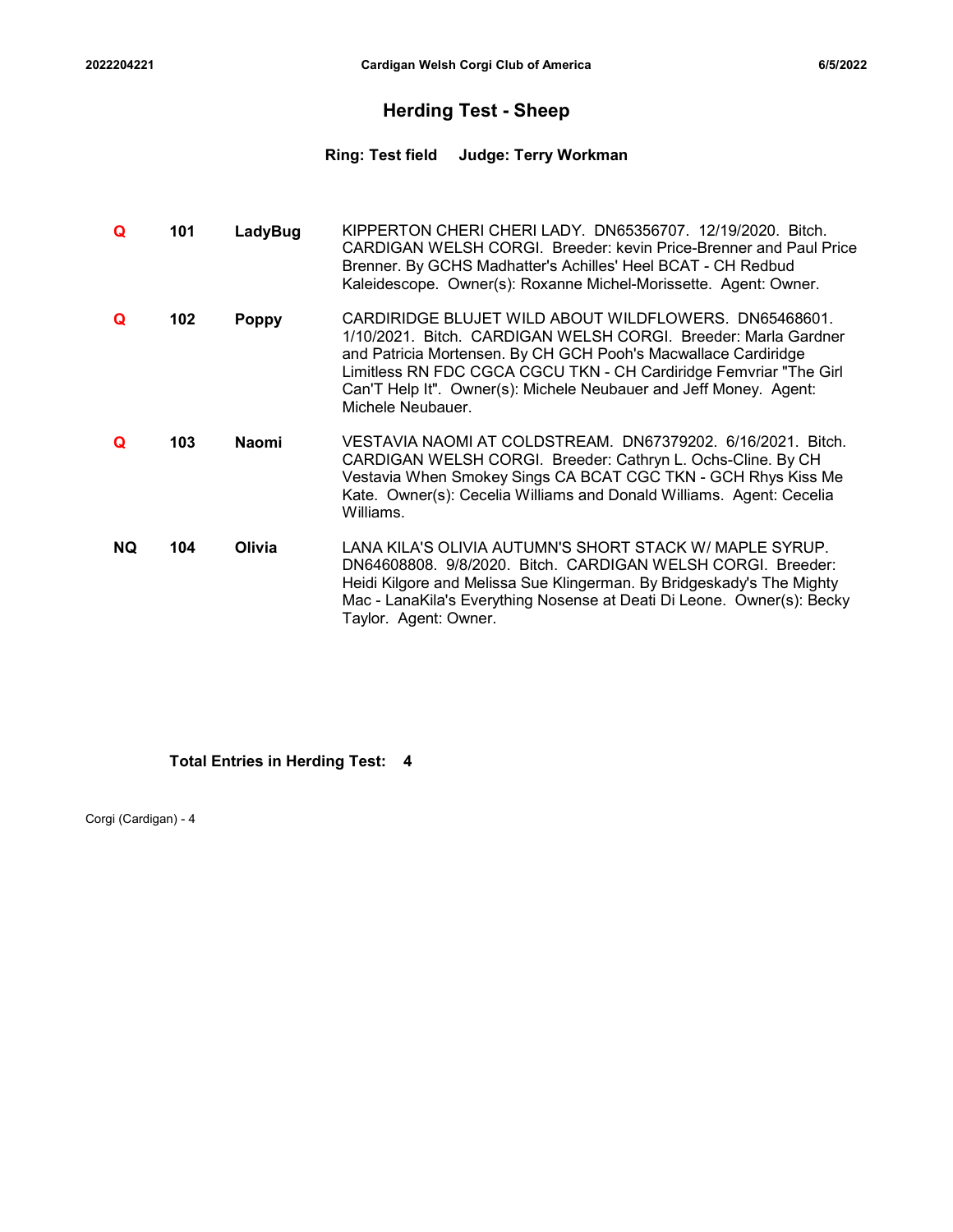### Pre-Trial Test - Sheep

# <sup>2022204221</sup> Cardigan Welsh Corgi Club of America 6/5/2022 Ring: Test field Judge: Terry Workman

| 2204221   |     |               | Cardigan Welsh Corgi Club of America                                                                                                                                                                                                                                                                                                                                                                  | 6/5/2022 |
|-----------|-----|---------------|-------------------------------------------------------------------------------------------------------------------------------------------------------------------------------------------------------------------------------------------------------------------------------------------------------------------------------------------------------------------------------------------------------|----------|
|           |     |               | <b>Pre-Trial Test - Sheep</b>                                                                                                                                                                                                                                                                                                                                                                         |          |
|           |     |               | <b>Judge: Terry Workman</b><br><b>Ring: Test field</b>                                                                                                                                                                                                                                                                                                                                                |          |
|           |     |               |                                                                                                                                                                                                                                                                                                                                                                                                       |          |
| Q         | 201 | <b>Peyton</b> | GCH CH RACH BLUEFOX ELYAN MVP CDX RM2 RAE3 PT CA DCAT<br>CGCA TKA VCX. DN38037601. 10/18/2013. Dog. CARDIGAN WELSH<br>CORGI. Breeder: Pennie Adrian, Susan M. Long, and Cheryl L. Kienast. By<br>GCHG CH Twinroc Santa Paws PT ROMG - GCHS DC Mockingbird Elyan<br>Magic Moment RN HSAs HXAd HIBd CGC MVCX ROM-V-G. Owner(s):<br>Kathryn M Howse and Susan M. Long and Ella Young. Agent: Susan Long. |          |
| <b>NQ</b> | 202 | LadyBug       | KIPPERTON CHERI CHERI LADY. DN65356707. 12/19/2020. Bitch.<br>CARDIGAN WELSH CORGI. Breeder: kevin Price-Brenner and Paul Price<br>Brenner. By GCHS Madhatter's Achilles' Heel BCAT - CH Redbud<br>Kaleidescope. Owner(s): Roxanne Michel-Morissette. Agent: Owner.                                                                                                                                   |          |
|           |     |               |                                                                                                                                                                                                                                                                                                                                                                                                       |          |

### Total Entries in Pre-Trial Test: 2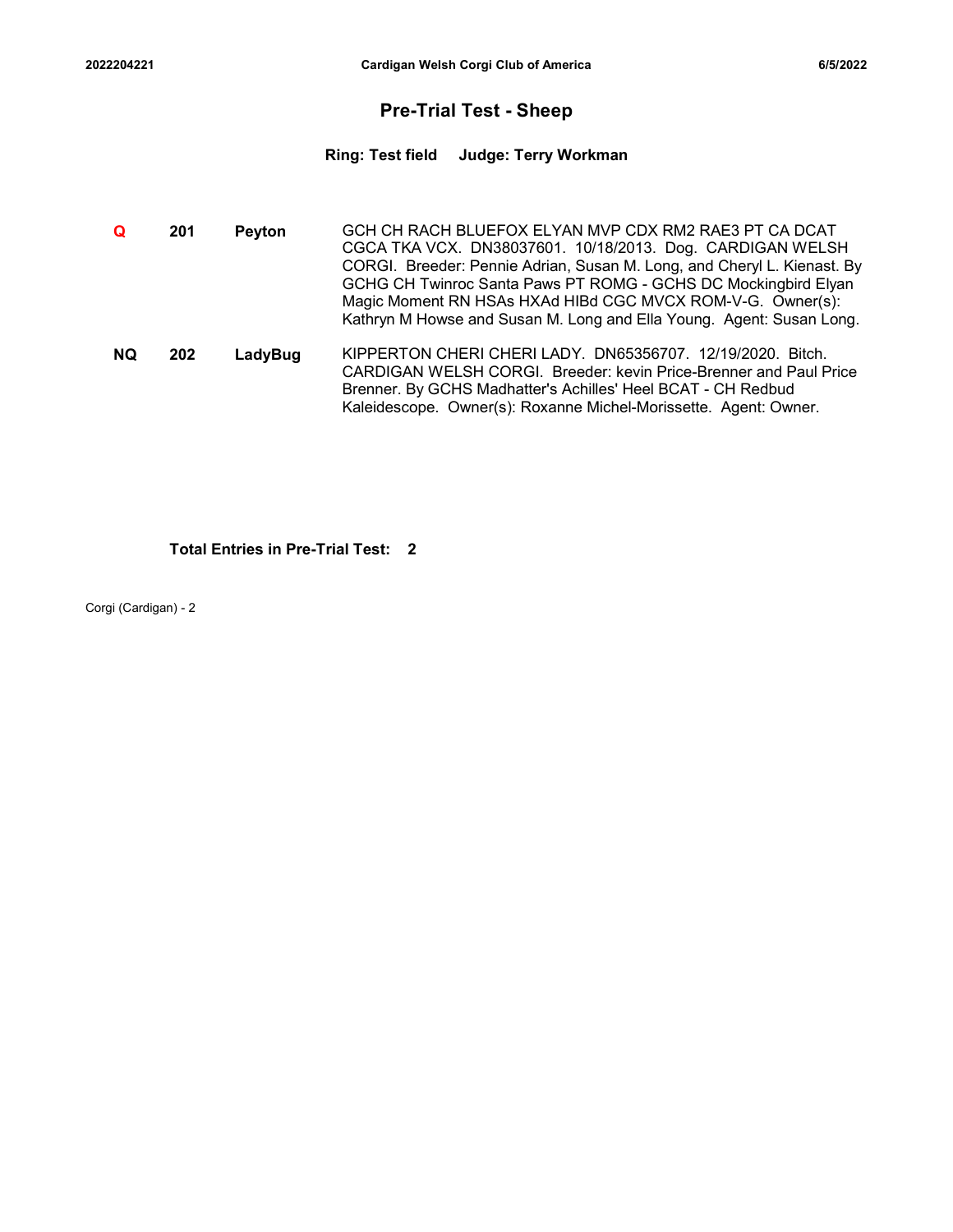### Started - A - Sheep

# Cardigan Welsh Corgi Club of America 6/5/2022<br>
Started - A - Sheep<br>
Ring: Sheep arena Judge: Terry Workman Ring: Sheep arena Judge: Terry Workman

|      | 2022204221 |     |               | Cardigan Welsh Corgi Club of America                                                                                                                                                                                                                                                                                                                                          | 6/5/2022 |
|------|------------|-----|---------------|-------------------------------------------------------------------------------------------------------------------------------------------------------------------------------------------------------------------------------------------------------------------------------------------------------------------------------------------------------------------------------|----------|
|      |            |     |               | <b>Started - A - Sheep</b>                                                                                                                                                                                                                                                                                                                                                    |          |
|      |            |     |               | <b>Judge: Terry Workman</b><br><b>Ring: Sheep arena</b>                                                                                                                                                                                                                                                                                                                       |          |
|      | 75         | 301 | <b>Bond</b>   | ARAMORA'S SHAKEN, NOT STIRRED RN HT OA OAJ OF BCAT SCN<br>SEN SBN. DN41787206. 1/16/2015. Dog. CARDIGAN WELSH CORGI.<br>Breeder: Kerry and Janice Teschpach. By PACH Aramora's Great<br>Expectations CD RA OA NAJ MXP3 MXPB MJP3 MJPB PAX - MACH3<br>PACH9 RACH Aramora's Caught You Looking CD RM2 RAE2 MXC MJC<br>MXP20 MXPC2 MJP20. Owner(s): Aimee Ukasick. Agent: Owner. |          |
|      | <b>NQ</b>  | 302 | <b>Sierra</b> | ROCHARS HIGH SIERRA. DN39797407. 5/20/2014. Bitch. CARDIGAN<br>WELSH CORGI. Breeder: Rita Wagoner. By Bossls Riverside's Sugar<br>Daddy - Cheysulis Gypsy Blue at Rochar. Owner(s): Stephanie Teed.<br>Agent: Owner.                                                                                                                                                          |          |
| 3/86 |            | 303 | <b>Tenor</b>  | BRAELING HAGRID'S DRAGON HT. DN62836802. 4/21/2020. Dog.<br>CARDIGAN WELSH CORGI. Breeder: Barbara Merickel. By CH Braeling<br>What Is Up HSAs - CH Braeling Zenyatta PT. Owner(s): Nancy Bragg and<br>Barbara Merickel. Agent: Nancy Bragg.                                                                                                                                  |          |
| 4/85 |            | 304 | <b>Felix</b>  | CH WHITE HART FELIX FELICIS PT TKN. DN63767208. 8/15/2020.<br>Dog. CARDIGAN WELSH CORGI. Breeder: Barbara R. Miller. By GCH<br>CH Timepiece's I Am I Said FDC BCAT CGCA CGCU TKN ATT - GCH CH<br>White Hart Crazy Little Thing Called Love HSAds HIAds CGCA CGCU.<br>Owner(s): Barbara N. Miller. Agent: Owner.                                                               |          |
|      | NQ.        | 305 | Heart         | CH VESTAVIA BLACK CAVIAR PT. DN61817004. 3/7/2020. Bitch.<br>CARDIGAN WELSH CORGI. Breeder: Cathryn Ochs-Cline. By GCH<br>Bluefox Elyan Raining Magic HSBd HIAsd - GCH Rhys Kiss Me Kate.<br>Owner(s): Susan Long. Agent: Owner.                                                                                                                                              |          |
|      | 74         | 306 | <b>Edgar</b>  | RACONTEUR MAGIC IS AFOOT PT AX AXJ. DN59609202. 9/2/2019.<br>Dog. CARDIGAN WELSH CORGI. Breeder: Carolyn Embrey and Vivian<br>Moran. By GCH Kingsbury Red Dragon of Claymore - GCH Heritage Hill<br>Playing with Magic. Owner(s): Vivian Moran and Carolyn Embrey. Agent:<br>Vivian Moran.                                                                                    |          |
| 5/84 |            | 307 | <b>Dibs</b>   | CH CARDIRIDGE'S SOCIAL EXPERIMENT. DN62216701. 5/12/2020.<br>Dog. CARDIGAN WELSH CORGI. Breeder: Marla Gardner. By CH All<br>Trade Uptown Funk - CH Cardiridge I Am No Shrinking Violet. Owner(s):<br>Mary Sue Olcott and Lauren Simmermeyer, DVM. Agent: Mary Sue Olcott.                                                                                                    |          |
|      | 72         | 308 | <b>Dory</b>   | CH XIV KARAT WATER YOU WAITING FOR. DN50009003. 7/22/2017.<br>Bitch. CARDIGAN WELSH CORGI. Breeder: Sherri Hurst. By XIV Karat<br>Playing it Cool at Aubrey - XIV Karat Go Where Your Heart takey You.<br>Owner(s): Kelli Bausch and Kelli Rausch and Sherri Hurst. Agent: Kelli<br>Bausch.                                                                                   |          |
|      | <b>NQ</b>  | 309 | <b>Elvis</b>  | BLUEFOX ELYAN ONE NIGHT @ CUT 2 CHASE PT RI CGCA FCAT CAX<br>FDC TT. DN41905503. 2/21/2015. Dog. CARDIGAN WELSH CORGI.<br>Breeder: Cheryl Kienast and Penni Adrian. By CH Bluefox Elyan Mind<br>Games PT - CH Elyan Story Book @Bluefox HT. Owner(s): Gerry Chase.<br>Agent: Owner.                                                                                           |          |
|      |            |     |               |                                                                                                                                                                                                                                                                                                                                                                               |          |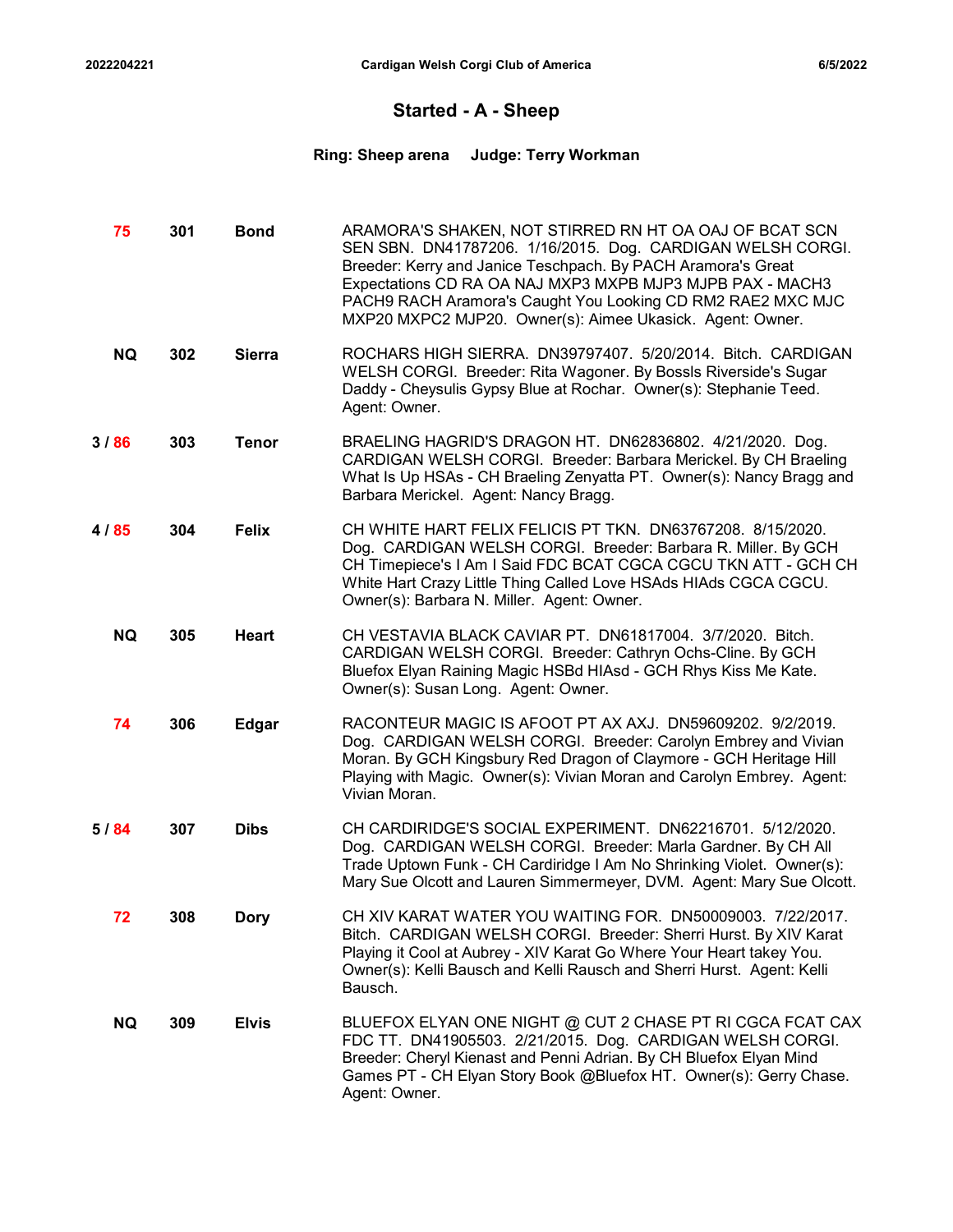| 2022204221 |                     | Cardigan Welsh Corgi Club of America                                                                                                                                                                                                                                                                        | 6/5/2022                                                                                                                                                                                         |  |  |  |  |  |  |  |
|------------|---------------------|-------------------------------------------------------------------------------------------------------------------------------------------------------------------------------------------------------------------------------------------------------------------------------------------------------------|--------------------------------------------------------------------------------------------------------------------------------------------------------------------------------------------------|--|--|--|--|--|--|--|
| 1 / 95/ H  | 310<br><b>Bodhi</b> | RACONTEUR MAGIC IS BREWING. DN59609204. 9/2/2019. Dog.<br>CARDIGAN WELSH CORGI. Breeder: Carolyn Embrey and Vivian Moran.<br>By Kingsbury Red Dragon of Claymore - Heritage Hill Playing with Magic.<br>Owner(s): Merinda Tiffany and John Spicer. Agent: Merinda Tiffany.                                  |                                                                                                                                                                                                  |  |  |  |  |  |  |  |
| <b>NQ</b>  | 311<br><b>Luc</b>   | BLUJET WICKED LONGSHOT PT. DN59219501. 7/6/2019. Dog.<br>CARDIGAN WELSH CORGI. Breeder: Jeff Money and Michele Neubauer.<br>By CH Hedgerow Trescor's Rio Plata HSAds HIAd AX OAJ OAP OJP OF<br>OFP - Blujet's Wicked Pixie HSAdws OAP NJP. Owner(s): Michele<br>Neubauer and Jeff Money. Agent: Jeff Money. |                                                                                                                                                                                                  |  |  |  |  |  |  |  |
|            |                     |                                                                                                                                                                                                                                                                                                             |                                                                                                                                                                                                  |  |  |  |  |  |  |  |
| 2/94       | 312<br><b>Dobby</b> | Theresa Calter and Lawrence Calter. Agent: Theresa Calter.                                                                                                                                                                                                                                                  | INDIUM FIRE ON THE MOUNTAIN. DN43867704. 9/6/2015. Dog.<br>CARDIGAN WELSH CORGI. Breeder: Leo Washburn and Mark Thorsen.<br>By GCH Toreths Requesting a Fly-By - Samhain's Cover Girl. Owner(s): |  |  |  |  |  |  |  |
|            |                     |                                                                                                                                                                                                                                                                                                             |                                                                                                                                                                                                  |  |  |  |  |  |  |  |
|            | 1st $310$           | 3rd 303<br>2nd $312$                                                                                                                                                                                                                                                                                        | 4th $304$<br>5th _____ 307                                                                                                                                                                       |  |  |  |  |  |  |  |
|            | Score 95            | Score 94<br>Score 86                                                                                                                                                                                                                                                                                        | Score 85<br>Score 84                                                                                                                                                                             |  |  |  |  |  |  |  |

| 310<br>1st   | つきつ<br>2nd<br>◡⊢∠ | 303<br>3rd | 304<br>4th | 307<br>5th |
|--------------|-------------------|------------|------------|------------|
| 95           | 94                | 86         | 85         | 84         |
| <b>Score</b> | Score             | Score      | Score      | Score      |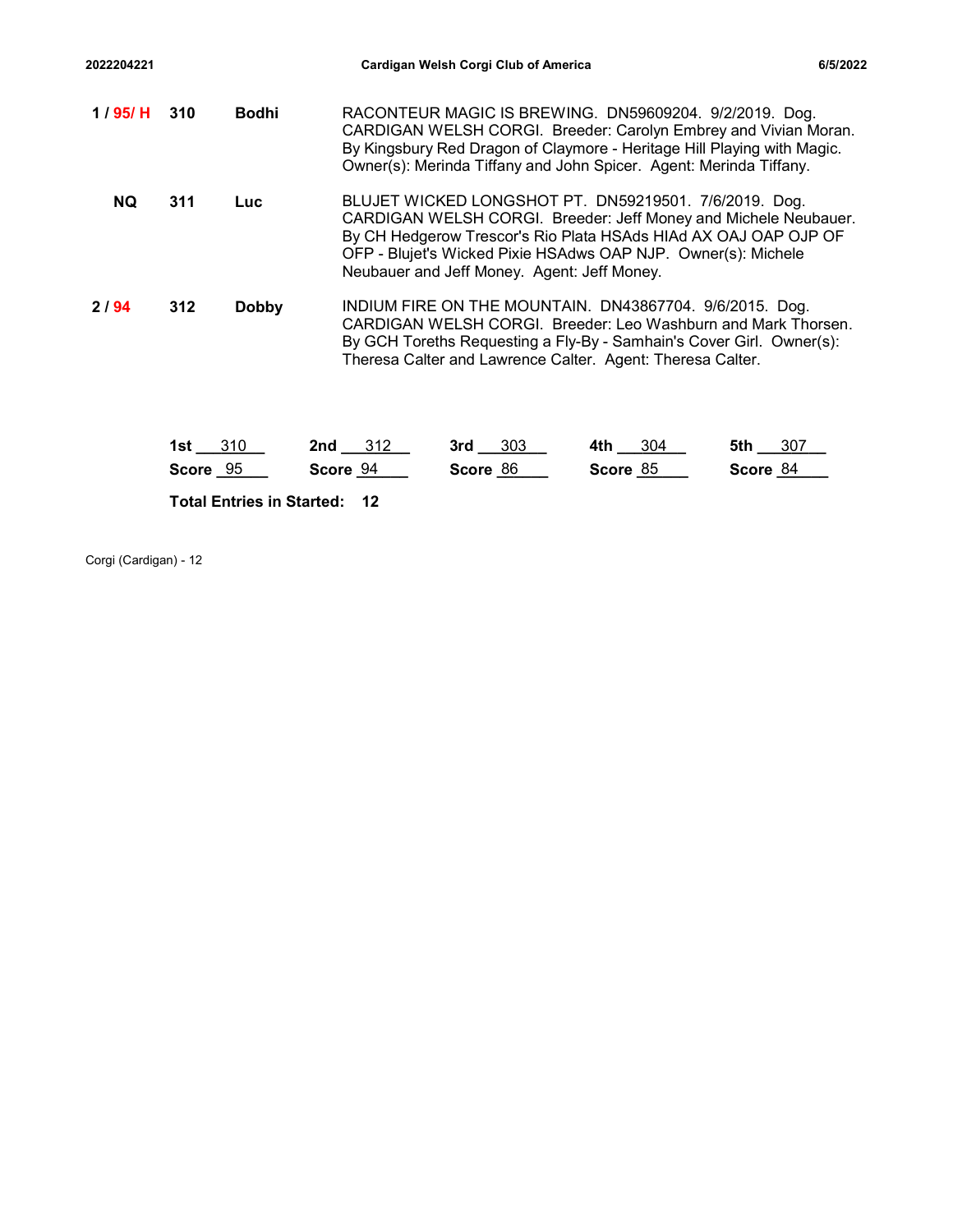### Intermediate - A - Sheep

Cardigan Welsh Corgi Club of America 6/5/2022<br>
Cardigan Welsh Corgi Club of America<br>
Intermediate - A - Sheep<br>
Ring: Sheep arena Judge: Terry Workman Ring: Sheep arena Judge: Terry Workman

| 022204221 |     |                   |                          | Cardigan Welsh Corgi Club of America                       | 6/5/2022                                                                                                                                                                                                                                                                                                                 |
|-----------|-----|-------------------|--------------------------|------------------------------------------------------------|--------------------------------------------------------------------------------------------------------------------------------------------------------------------------------------------------------------------------------------------------------------------------------------------------------------------------|
|           |     |                   |                          | Intermediate - A - Sheep                                   |                                                                                                                                                                                                                                                                                                                          |
|           |     |                   | <b>Ring: Sheep arena</b> | <b>Judge: Terry Workman</b>                                |                                                                                                                                                                                                                                                                                                                          |
| 1/79      | 401 | <b>Trixie</b>     | Agent: Mary Sue Olcott.  |                                                            | CH SOCIAL DREAMING MATRIX HSAD HSASM CGC. DN34507308.<br>7/14/2012. Bitch. CARDIGAN WELSH CORGI. Breeder: Mary Sue Olcott<br>and Maggie Cannon. By CH Social's Destination Unknown - CH Beaguile<br>Social's Make it Work. Owner(s): Mary Sue Olcott and Maggie Cannon.                                                  |
| <b>NQ</b> | 402 | <b>BenJamin</b>   | Agent: Michele Neubauer. |                                                            | BLUJET'S HERE WE GO AGAIN HSADS AXP NFP CA CGC VCX.<br>DN37687001. 8/29/2013. Dog. CARDIGAN WELSH CORGI. Breeder:<br>Michele Neubauer and Jeff Money. By Fantasy Farm Crackerjack HSAs<br>HIAs HXAs - PACH Corwynt Tayken Blujet Arrevaderci HSAds MXP5<br>MXPS MJP4 MJPB PA. Owner(s): Michele Neubauer and Jeff Money. |
| <b>NQ</b> | 403 | <b>Sexy Sadie</b> |                          | Mary Sue Olcott and Maggie Cannon. Agent: Mary Sue Olcott. | REDBUD'S SEXY SADIE HSAD HSAS M. DN52610604. 1/3/2018. Bitch.<br>CARDIGAN WELSH CORGI. Breeder: Jane Crenshaw. By CH Blu Skyy's<br>Ziggy Stardust - Redbud Pluperfect Merrymoon Savoy Truffle. Owner(s):                                                                                                                 |

| 40<br>1st          | 2nd<br>---- | 3ro<br>---- | 4tł<br>$--- -$ | <b>TAL</b><br>$---$<br>ou. |
|--------------------|-------------|-------------|----------------|----------------------------|
| <b>Score</b><br>79 | Score       | Score       | Score          | Score                      |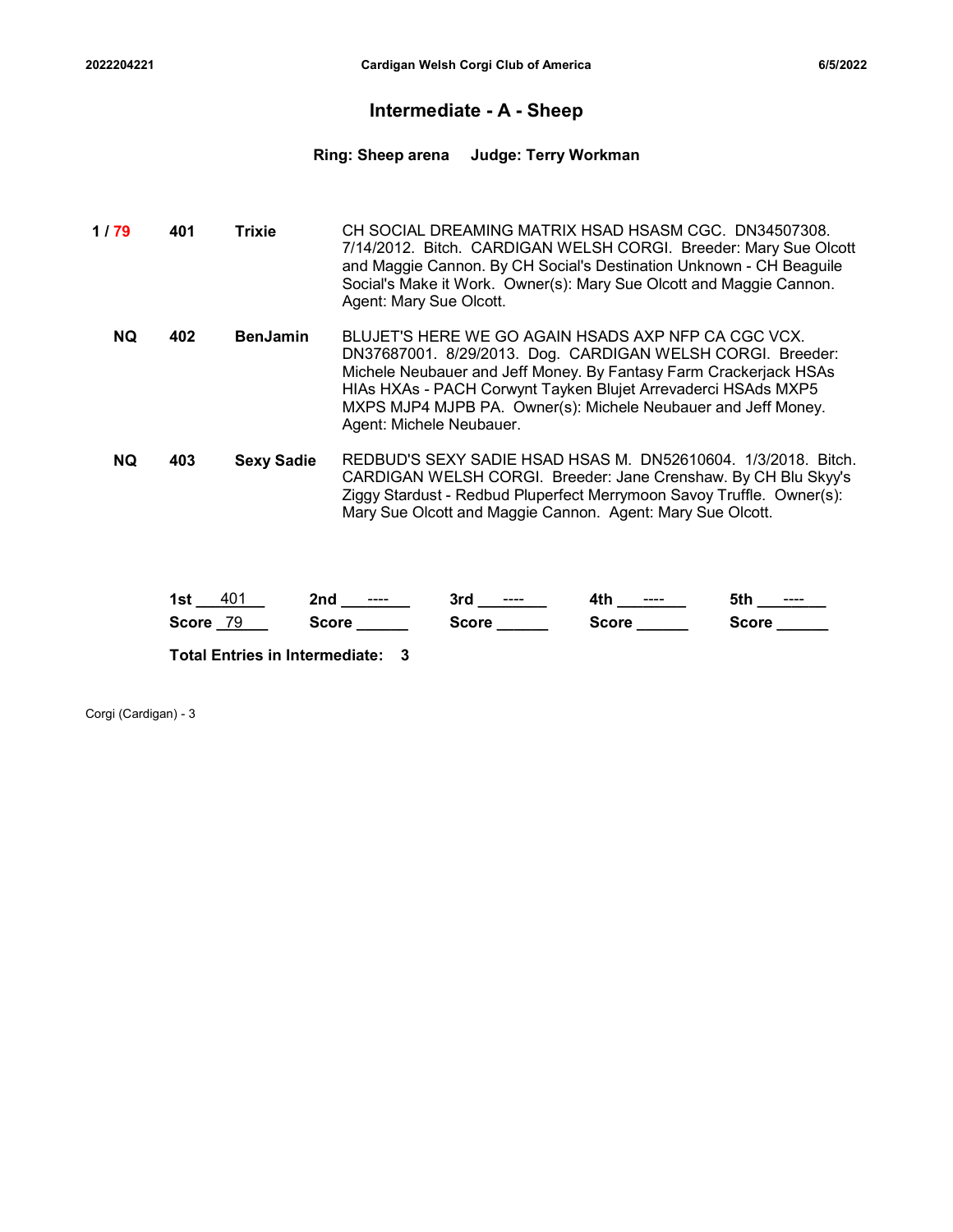### Advanced - A - Sheep

# 2022204221 Cardigan Welsh Corgi Club of America<br>
Advanced - A - Sheep<br>
Ring: Sheep arena Judge: Terry Workman Ring: Sheep arena Judge: Terry Workman

| 2022204221  |     |              |                               | Cardigan Welsh Corgi Club of America                                                                                                                                                                                                                                                                                   |              |              | 6/5/2022 |
|-------------|-----|--------------|-------------------------------|------------------------------------------------------------------------------------------------------------------------------------------------------------------------------------------------------------------------------------------------------------------------------------------------------------------------|--------------|--------------|----------|
|             |     |              |                               | <b>Advanced - A - Sheep</b>                                                                                                                                                                                                                                                                                            |              |              |          |
|             |     |              | Ring: Sheep arena             | <b>Judge: Terry Workman</b>                                                                                                                                                                                                                                                                                            |              |              |          |
| 1 / 94/ $R$ | 501 | <b>Stout</b> |                               | RACONTEUR I'LL HAVE ANOTHER. DN32267501. 11/17/2011. Dog.<br>CARDIGAN WELSH CORGI. Breeder: Vivian Moran and Ashley Schaffter.<br>By C-Myste Baledwr Pursuit Of Happiness - Raconteur We'll Always Have<br>Paris. Owner(s): Merinda Tiffany. Agent: Owner.                                                             |              |              |          |
| 3177        | 502 | <b>Bobby</b> | Long. Agent: Owner.           | GCH BLUEFOX ELYAN RAINING MAGIC HSBD HIASD. DN51199501.<br>9/20/2017. Dog. CARDIGAN WELSH CORGI. Breeder: Penni Adrian,<br>Susan Long, and Cheryl Kienast. By GCHB Wyncrest's You'll Be In My<br>Heart RN HT CA DCAT SWN SWA SHDN RATCHX2 - GCHS DC<br>Mockingbird Elyan Magic Moment RN CA CGCA RATS. Owner(s): Susan |              |              |          |
| 2/80        | 503 | Lettie       | Owner.                        | BRAELING EYES ON THE PRIZE HSASD HIASD HXAS. DN50088506.<br>3/8/2017. Bitch. CARDIGAN WELSH CORGI. Breeder: Barbara Merickel,<br>Catherine Chapel, and Spencer Rougemont. By CH Braeling What Is Up<br>HSAs - GCH Braeling All Tricked Out HT. Owner(s): Nancy Bragg. Agent:                                           |              |              |          |
|             |     |              | <b>1st</b> 501 <b>2nd</b> 503 | <b>3rd</b> 502                                                                                                                                                                                                                                                                                                         | 4th _______  | 5th ________ |          |
|             |     | Score $94$   | Score 80                      | Score 77                                                                                                                                                                                                                                                                                                               | Score ______ | Score ______ |          |

| EO <sub>4</sub><br>1st<br>ວບາ | 503<br>2nd  | 502<br>3rd         | 4tł<br>---- | 5th<br>---- |
|-------------------------------|-------------|--------------------|-------------|-------------|
| <b>Score</b><br>94            | 80<br>Score | --<br><b>Score</b> | Score       | Score       |

| <b>High in Trial</b>         | 310 |
|------------------------------|-----|
| <b>Reserve High in Trial</b> | 501 |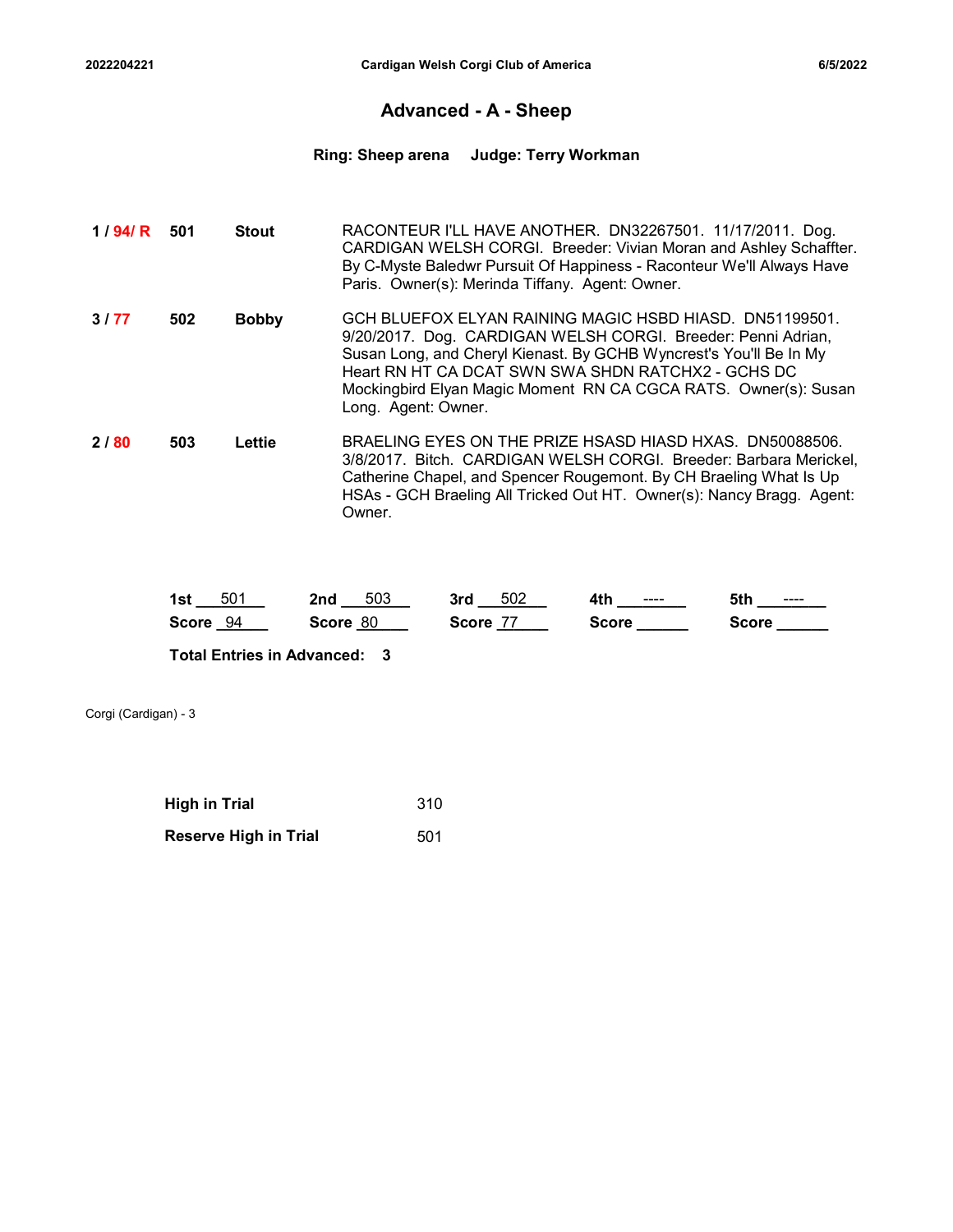### Started - A - Ducks

# 2022204222 Cardigan Welsh Corgi Club of America<br>Started - A - Ducks<br>Ring: Duck Arena Judge: Terry Workman Ring: Duck Arena Judge: Terry Workman

| 2022204222 |     |              |                         | Cardigan Welsh Corgi Club of America                                                                                                                                                                                                                                                                                                                                          | 6/5/2022 |
|------------|-----|--------------|-------------------------|-------------------------------------------------------------------------------------------------------------------------------------------------------------------------------------------------------------------------------------------------------------------------------------------------------------------------------------------------------------------------------|----------|
|            |     |              |                         | <b>Started - A - Ducks</b>                                                                                                                                                                                                                                                                                                                                                    |          |
|            |     |              | <b>Ring: Duck Arena</b> | <b>Judge: Terry Workman</b>                                                                                                                                                                                                                                                                                                                                                   |          |
| 1/90/R     | 301 | <b>Bodhi</b> |                         | RACONTEUR MAGIC IS BREWING. DN59609204. 9/2/2019. Dog.<br>CARDIGAN WELSH CORGI. Breeder: Carolyn Embrey and Vivian Moran.<br>By Kingsbury Red Dragon of Claymore - Heritage Hill Playing with Magic.<br>Owner(s): Merinda Tiffany and John Spicer. Agent: Merinda Tiffany.                                                                                                    |          |
| <b>NQ</b>  | 302 | <b>Bond</b>  |                         | ARAMORA'S SHAKEN, NOT STIRRED RN HT OA OAJ OF BCAT SCN<br>SEN SBN. DN41787206. 1/16/2015. Dog. CARDIGAN WELSH CORGI.<br>Breeder: Kerry and Janice Teschpach. By PACH Aramora's Great<br>Expectations CD RA OA NAJ MXP3 MXPB MJP3 MJPB PAX - MACH3<br>PACH9 RACH Aramora's Caught You Looking CD RM2 RAE2 MXC MJC<br>MXP20 MXPC2 MJP20. Owner(s): Aimee Ukasick. Agent: Owner. |          |
| 4/85       | 303 | <b>Bella</b> |                         | CIAO BELLA AT SOVEREIGN. DN62651302. 4/22/2020. Bitch.<br>CARDIGAN WELSH CORGI. Breeder: Rochelle L Severance. By GRCH<br>Wyncrest's You'll Be In My Heart HT - CH Pluperfect Merrymoon Redbud<br>Proper Italian Beauty. Owner(s): Dana Hasemeier and Rick Hasemeier and<br>Rochell Severance. Agent: Dana Hasemeier.                                                         |          |
| 3/87       | 304 | <b>Heart</b> |                         | CH VESTAVIA BLACK CAVIAR PT. DN61817004. 3/7/2020. Bitch.<br>CARDIGAN WELSH CORGI. Breeder: Cathryn Ochs-Cline. By GCH<br>Bluefox Elyan Raining Magic HSBd HIAsd - GCH Rhys Kiss Me Kate.<br>Owner(s): Susan Long. Agent: Owner.                                                                                                                                              |          |
| 74         | 305 | <b>Tenor</b> |                         | BRAELING HAGRID'S DRAGON HT. DN62836802. 4/21/2020. Dog.<br>CARDIGAN WELSH CORGI. Breeder: Barbara Merickel. By CH Braeling<br>What Is Up HSAs - CH Braeling Zenyatta PT. Owner(s): Nancy Bragg and<br>Barbara Merickel. Agent: Nancy Bragg.                                                                                                                                  |          |
| 5/80       | 306 | <b>Dibs</b>  |                         | CH CARDIRIDGE'S SOCIAL EXPERIMENT. DN62216701. 5/12/2020.<br>Dog. CARDIGAN WELSH CORGI. Breeder: Marla Gardner. By CH All<br>Trade Uptown Funk - CH Cardiridge I Am No Shrinking Violet. Owner(s):<br>Mary Sue Olcott and Lauren Simmermeyer, DVM. Agent: Mary Sue Olcott.                                                                                                    |          |
| <b>NQ</b>  | 307 | <b>Felix</b> |                         | CH WHITE HART FELIX FELICIS PT TKN. DN63767208. 8/15/2020.<br>Dog. CARDIGAN WELSH CORGI. Breeder: Barbara R. Miller. By GCH<br>CH Timepiece's I Am I Said FDC BCAT CGCA CGCU TKN ATT - GCH CH<br>White Hart Crazy Little Thing Called Love HSAds HIAds CGCA CGCU.<br>Owner(s): Barbara N. Miller. Agent: Owner.                                                               |          |
| 2/87       | 308 | <b>Dobby</b> |                         | INDIUM FIRE ON THE MOUNTAIN. DN43867704. 9/6/2015. Dog.<br>CARDIGAN WELSH CORGI. Breeder: Leo Washburn and Mark Thorsen.<br>By GCH Toreths Requesting a Fly-By - Samhain's Cover Girl. Owner(s):<br>Theresa Calter and Lawrence Calter. Agent: Theresa Calter.                                                                                                                |          |
| A          | 309 | Gidget       |                         | TWINROC BUCKAROO BLACK SWAN PT. DN47408701. 8/8/2016.<br>Bitch. CARDIGAN WELSH CORGI. Breeder: Lyn Buck and Doris Slaboda.<br>By Twinroc Texas Two Step - Buckaroo Twinroc's American Girl. Owner(s):<br>Rochelle Severance. Agent: Dana Hasmeier.                                                                                                                            |          |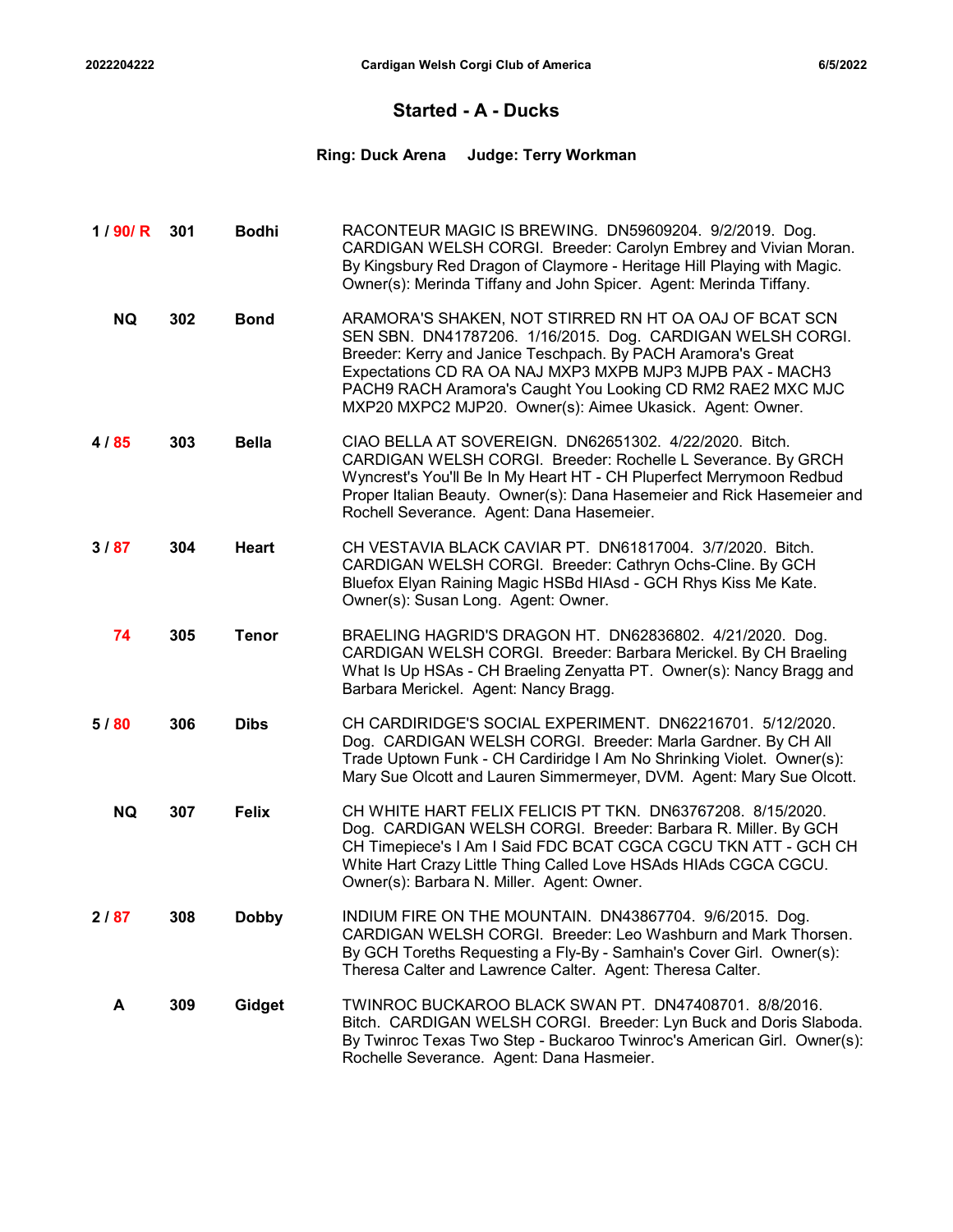| 2022204222           |                       | Cardigan Welsh Corgi Club of America |                                    |  |                            |  |                         |  |                     | 6/5/2022 |                     |  |  |
|----------------------|-----------------------|--------------------------------------|------------------------------------|--|----------------------------|--|-------------------------|--|---------------------|----------|---------------------|--|--|
|                      |                       |                                      |                                    |  |                            |  |                         |  |                     |          |                     |  |  |
|                      | 1st $301$<br>Score 90 |                                      |                                    |  | $2nd - 308$<br>Score $87+$ |  | $3rd - 304$<br>Score 87 |  | 4th 303<br>Score 85 |          | 5th 306<br>Score 80 |  |  |
|                      |                       |                                      | <b>Total Entries in Started: 9</b> |  |                            |  |                         |  |                     |          |                     |  |  |
| Corgi (Cardigan) - 8 |                       |                                      |                                    |  |                            |  |                         |  |                     |          |                     |  |  |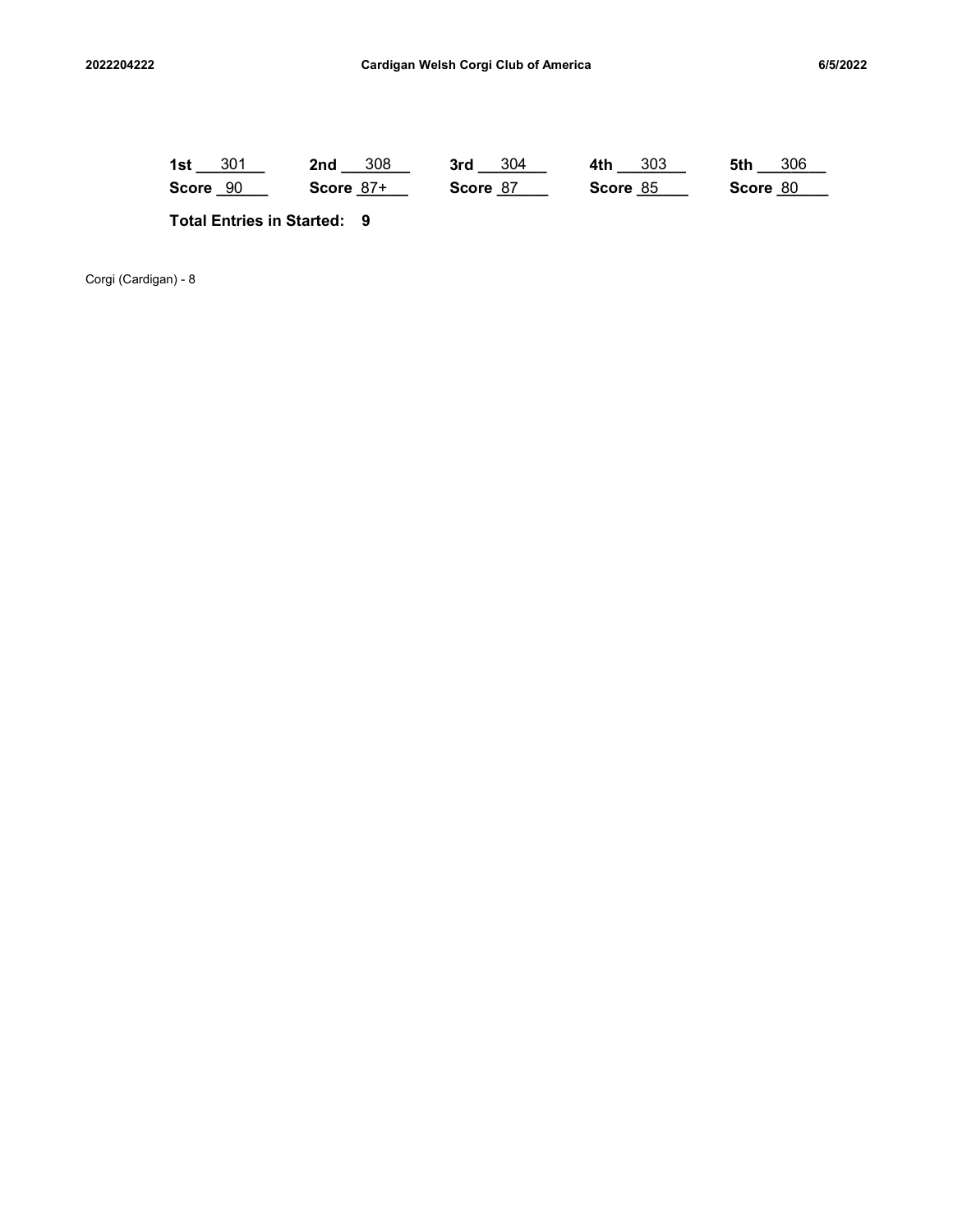### Intermediate - A - Ducks

# 2022204222 Cardigan Welsh Corgi Club of America<br>Intermediate - A - Ducks<br>Ring: Duck Arena Judge: Terry Workman Ring: Duck Arena Judge: Terry Workman

| 2022204222 |     |                   | Cardigan Welsh Corgi Club of America                                                                                                                                                                                                                                                               | 6/5/2022 |
|------------|-----|-------------------|----------------------------------------------------------------------------------------------------------------------------------------------------------------------------------------------------------------------------------------------------------------------------------------------------|----------|
|            |     |                   | <b>Intermediate - A - Ducks</b>                                                                                                                                                                                                                                                                    |          |
|            |     |                   | Ring: Duck Arena Judge: Terry Workman                                                                                                                                                                                                                                                              |          |
| <b>NQ</b>  | 401 | <b>Sexy Sadie</b> | REDBUD'S SEXY SADIE HSAD HSAS M. DN52610604. 1/3/2018. Bitch.<br>CARDIGAN WELSH CORGI. Breeder: Jane Crenshaw. By CH Blu Skyy's<br>Ziggy Stardust - Redbud Pluperfect Merrymoon Savoy Truffle. Owner(s):<br>Mary Sue Olcott and Maggie Cannon. Agent: Mary Sue Olcott.                             |          |
| 1/82       | 402 | <b>Trixie</b>     | CH SOCIAL DREAMING MATRIX HSAD HSASM CGC. DN34507308.<br>7/14/2012. Bitch. CARDIGAN WELSH CORGI. Breeder: Mary Sue Olcott<br>and Maggie Cannon. By CH Social's Destination Unknown - CH Beaguile<br>Social's Make it Work. Owner(s): Mary Sue Olcott and Maggie Cannon.<br>Agent: Mary Sue Olcott. |          |

| 1st<br>402                            | 2nd          | 3rd<br>$\cdots$ | 4th<br>$\cdots$ | 5th<br>$\qquad \qquad \cdots \qquad \qquad$ |
|---------------------------------------|--------------|-----------------|-----------------|---------------------------------------------|
| 82<br><b>Score</b>                    | <b>Score</b> | Score           | <b>Score</b>    | <b>Score</b>                                |
| <b>Total Entries in Intermediate:</b> |              |                 |                 |                                             |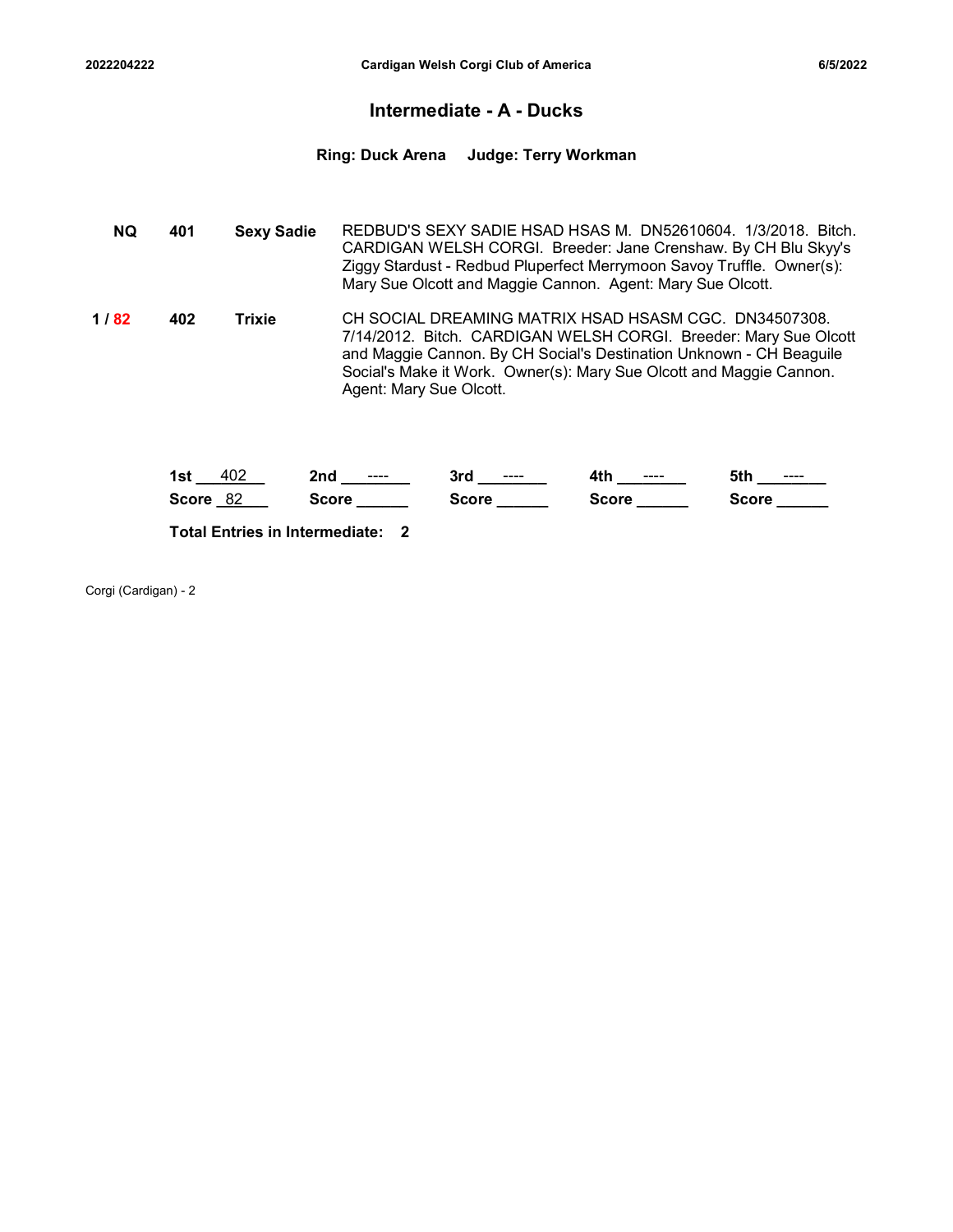### Advanced - A - Ducks

# Cardigan Welsh Corgi Club of America 6/5/2022<br>Advanced - A - Ducks<br>Ring: Duck Arena Judge: Terry Workman Ring: Duck Arena Judge: Terry Workman

| 2022204222 |     |              |                     | Cardigan Welsh Corgi Club of America               |                     |                                                                                                                                                                                                                                                                              | 6/5/2022 |
|------------|-----|--------------|---------------------|----------------------------------------------------|---------------------|------------------------------------------------------------------------------------------------------------------------------------------------------------------------------------------------------------------------------------------------------------------------------|----------|
|            |     |              |                     | <b>Advanced - A - Ducks</b>                        |                     |                                                                                                                                                                                                                                                                              |          |
|            |     |              |                     | Ring: Duck Arena Judge: Terry Workman              |                     |                                                                                                                                                                                                                                                                              |          |
| 3/86       | 501 | <b>Bobby</b> | Long. Agent: Owner. | Heart RN HT CA DCAT SWN SWA SHDN RATCHX2 - GCHS DC |                     | GCH BLUEFOX ELYAN RAINING MAGIC HSBD HIASD. DN51199501.<br>9/20/2017. Dog. CARDIGAN WELSH CORGI. Breeder: Penni Adrian,<br>Susan Long, and Cheryl Kienast. By GCHB Wyncrest's You'll Be In My<br>Mockingbird Elyan Magic Moment RN CA CGCA RATS. Owner(s): Susan             |          |
| 2/86       | 502 | Lettie       | Owner.              |                                                    |                     | BRAELING EYES ON THE PRIZE HSASD HIASD HXAS. DN50088506.<br>3/8/2017. Bitch. CARDIGAN WELSH CORGI. Breeder: Barbara Merickel,<br>Catherine Chapel, and Spencer Rougemont. By CH Braeling What Is Up<br>HSAs - GCH Braeling All Tricked Out HT. Owner(s): Nancy Bragg. Agent: |          |
| 1/90/H     | 503 | <b>Stout</b> |                     | Paris. Owner(s): Merinda Tiffany. Agent: Owner.    |                     | RACONTEUR I'LL HAVE ANOTHER. DN32267501. 11/17/2011. Dog.<br>CARDIGAN WELSH CORGI. Breeder: Vivian Moran and Ashley Schaffter.<br>By C-Myste Baledwr Pursuit Of Happiness - Raconteur We'll Always Have                                                                      |          |
|            |     | 1st $503$    | 2nd $502$           |                                                    | 3rd $501$ 4th $---$ | 5th ________                                                                                                                                                                                                                                                                 |          |
|            |     | Score $90$   | Score 86+           |                                                    |                     | $Score$ <sub>________</sub>                                                                                                                                                                                                                                                  |          |

| 503<br>1st         | 502<br>2nd     | 50 <sup>1</sup><br>3rd | 4H<br>----<br>TU. | 5th<br>---- |
|--------------------|----------------|------------------------|-------------------|-------------|
| <b>Score</b><br>90 | $86+$<br>Score | 86<br><b>Score</b>     | Score             | Score       |

| <b>High in Trial</b>         | 503 |
|------------------------------|-----|
| <b>Reserve High in Trial</b> | 301 |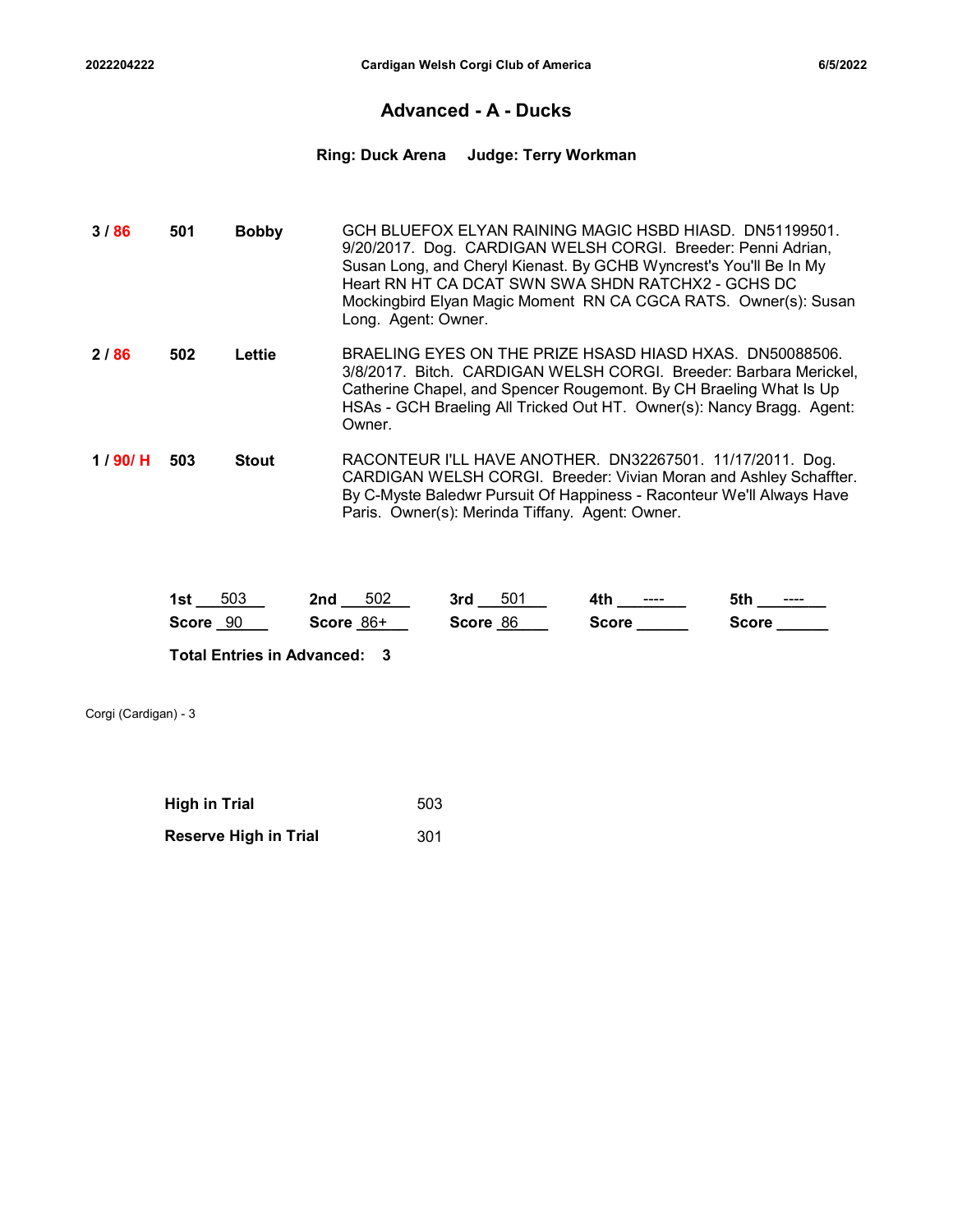### Herding Test - Sheep

# <sup>2022204226</sup> Cardigan Welsh Corgi Club of America 6/6/2022 Ring: Test Arena Judge: Kathryn Howse

| 2204226 |     |              | Cardigan Welsh Corgi Club of America                                                                                                                                                                                                                                                                                                                     | 6/6/2022 |
|---------|-----|--------------|----------------------------------------------------------------------------------------------------------------------------------------------------------------------------------------------------------------------------------------------------------------------------------------------------------------------------------------------------------|----------|
|         |     |              | <b>Herding Test - Sheep</b>                                                                                                                                                                                                                                                                                                                              |          |
|         |     |              | <b>Ring: Test Arena</b><br>Judge: Kathryn Howse                                                                                                                                                                                                                                                                                                          |          |
| NQ.     | 101 | Olivia       | LANA KILA'S OLIVIA AUTUMN'S SHORT STACK W/ MAPLE SYRUP.<br>DN64608808. 9/8/2020. Bitch. CARDIGAN WELSH CORGI. Breeder:<br>Heidi Kilgore and Melissa Sue Klingerman. By Bridgeskady's The Mighty<br>Mac - LanaKila's Everything Nosense at Deati Di Leone. Owner(s): Becky<br>Taylor. Agent: Owner.                                                       |          |
| Q       | 102 | LadyBug      | KIPPERTON CHERI CHERI LADY. DN65356707. 12/19/2020. Bitch.<br>CARDIGAN WELSH CORGI. Breeder: kevin Price-Brenner and Paul Price<br>Brenner. By GCHS Madhatter's Achilles' Heel BCAT - CH Redbud<br>Kaleidescope. Owner(s): Roxanne Michel-Morissette. Agent: Owner.                                                                                      |          |
| Q       | 103 | <b>Naomi</b> | VESTAVIA NAOMI AT COLDSTREAM. DN67379202. 6/16/2021. Bitch.<br>CARDIGAN WELSH CORGI. Breeder: Cathryn L. Ochs-Cline. By CH<br>Vestavia When Smokey Sings CA BCAT CGC TKN - GCH Rhys Kiss Me<br>Kate. Owner(s): Cecelia Williams and Donald Williams. Agent: Cecelia<br>Williams.                                                                         |          |
| Q       | 104 | <b>Poppy</b> | CARDIRIDGE BLUJET WILD ABOUT WILDFLOWERS. DN65468601.<br>1/10/2021. Bitch. CARDIGAN WELSH CORGI. Breeder: Marla Gardner<br>and Patricia Mortensen. By CH GCH Pooh's Macwallace Cardiridge<br>Limitless RN FDC CGCA CGCU TKN - CH Cardiridge Femvriar "The Girl<br>Can'T Help It". Owner(s): Michele Neubauer and Jeff Money. Agent:<br>Michele Neubauer. |          |

### Total Entries in Herding Test: 4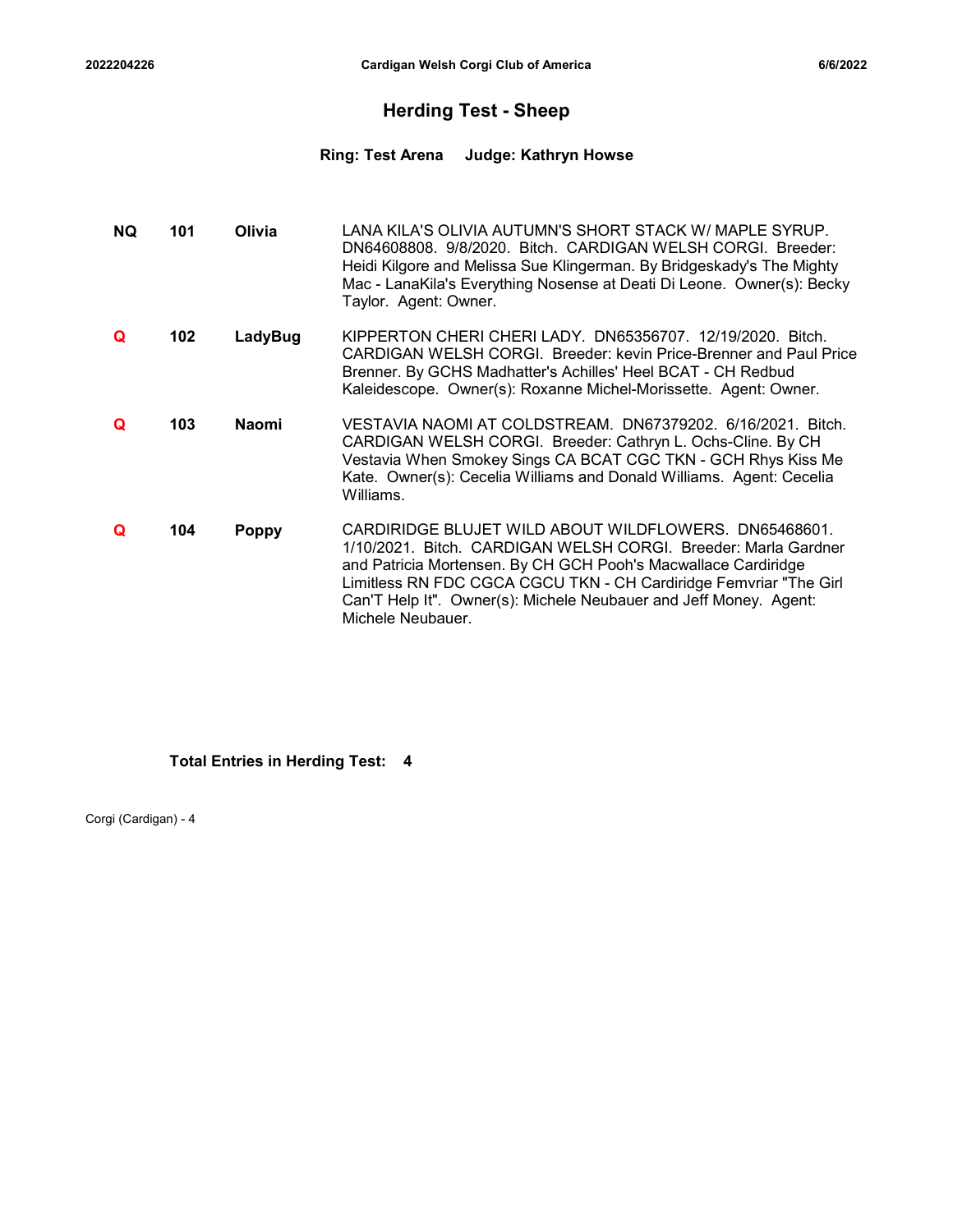### Pre-Trial Test - Sheep

<sup>2022204226</sup> Cardigan Welsh Corgi Club of America 6/6/2022 Ring: Test Arena Judge: Kathryn Howse

**Q 201 LadyBug** KIPPERTON CHERI CHERI LADY. DN65356707. 12/19/2020. Bitch. CARDIGAN WELSH CORGI. Breeder: kevin Price-Brenner and Paul Price Brenner. By GCHS Madhatter's Achilles' Heel BCAT - CH Redbud Kaleidescope. Owner(s): Roxanne Michel-Morissette. Agent: Owner.

### Total Entries in Pre-Trial Test: 1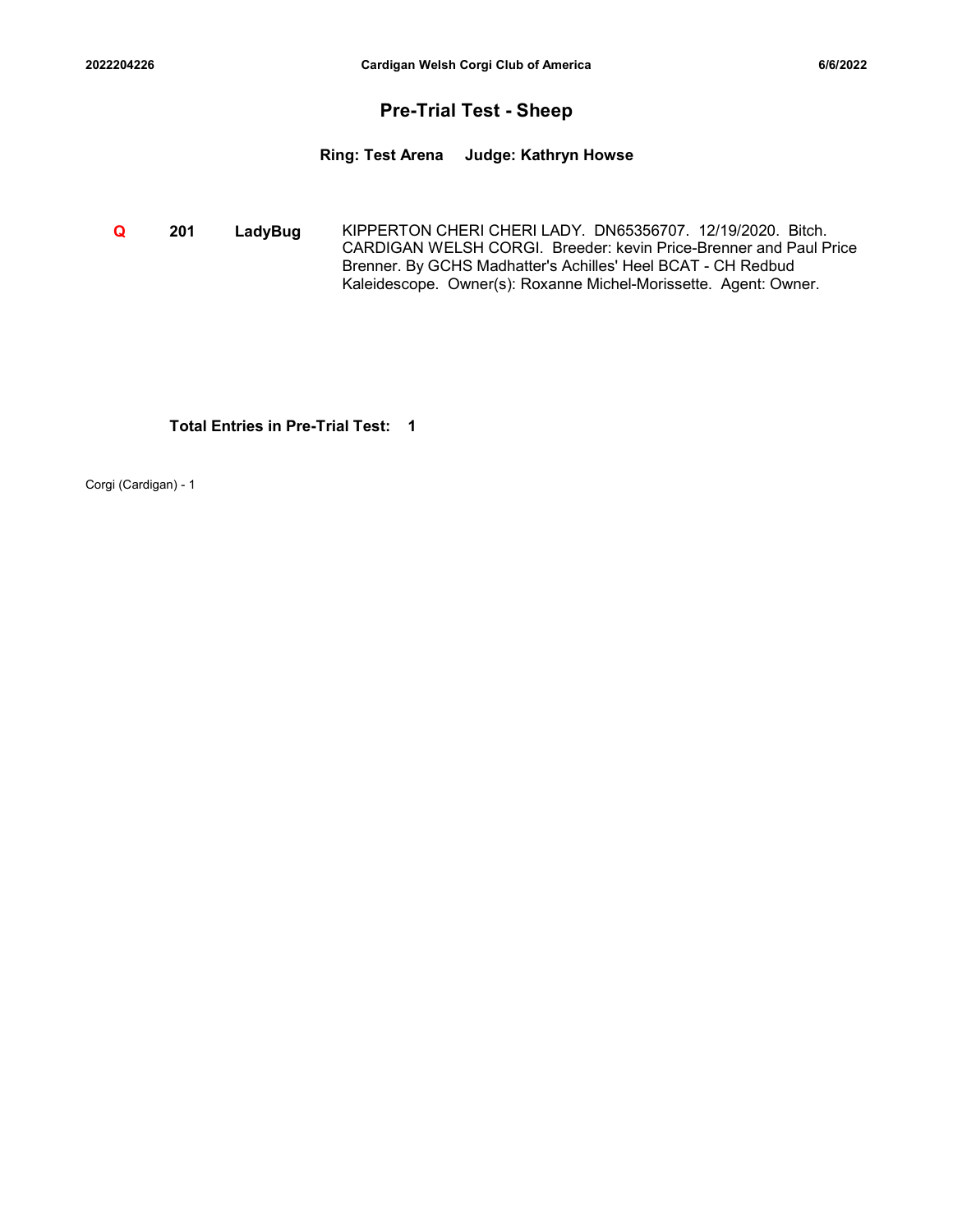### Started - A - Sheep

# 2022204226 Cardigan Welsh Corgi Club of America<br>
Started - A - Sheep<br>
Ring: Sheep Arena Judge: Terry Workman Ring: Sheep Arena Judge: Terry Workman

| 022204226 |     |               |                          | <b>Cardigan Welsh Corgi Club of America</b>                                                                                                                                                                                                                                                                     | 6/6/2022 |
|-----------|-----|---------------|--------------------------|-----------------------------------------------------------------------------------------------------------------------------------------------------------------------------------------------------------------------------------------------------------------------------------------------------------------|----------|
|           |     |               |                          | <b>Started - A - Sheep</b>                                                                                                                                                                                                                                                                                      |          |
|           |     |               | <b>Ring: Sheep Arena</b> | <b>Judge: Terry Workman</b>                                                                                                                                                                                                                                                                                     |          |
| NQ.       | 301 | <b>Elvis</b>  | Agent: Owner.            | BLUEFOX ELYAN ONE NIGHT @ CUT 2 CHASE PT RI CGCA FCAT CAX<br>FDC TT. DN41905503. 2/21/2015. Dog. CARDIGAN WELSH CORGI.<br>Breeder: Cheryl Kienast and Penni Adrian. By CH Bluefox Elyan Mind<br>Games PT - CH Elyan Story Book @Bluefox HT. Owner(s): Gerry Chase.                                              |          |
| <b>NQ</b> | 302 | <b>Sierra</b> | Agent: Owner.            | ROCHARS HIGH SIERRA. DN39797407. 5/20/2014. Bitch. CARDIGAN<br>WELSH CORGI. Breeder: Rita Wagoner. By Bossls Riverside's Sugar<br>Daddy - Cheysulis Gypsy Blue at Rochar. Owner(s): Stephanie Teed.                                                                                                             |          |
| 74        | 303 | <b>Dory</b>   | Bausch.                  | CH XIV KARAT WATER YOU WAITING FOR. DN50009003. 7/22/2017.<br>Bitch. CARDIGAN WELSH CORGI. Breeder: Sherri Hurst. By XIV Karat<br>Playing it Cool at Aubrey - XIV Karat Go Where Your Heart takey You.<br>Owner(s): Kelli Bausch and Kelli Rausch and Sherri Hurst. Agent: Kelli                                |          |
| 5/86      | 304 | <b>Heart</b>  |                          | CH VESTAVIA BLACK CAVIAR PT. DN61817004. 3/7/2020. Bitch.<br>CARDIGAN WELSH CORGI. Breeder: Cathryn Ochs-Cline. By GCH<br>Bluefox Elyan Raining Magic HSBd HIAsd - GCH Rhys Kiss Me Kate.<br>Owner(s): Susan Long. Agent: Owner.                                                                                |          |
| 75        | 305 | Luc           |                          | BLUJET WICKED LONGSHOT PT. DN59219501. 7/6/2019. Dog.<br>CARDIGAN WELSH CORGI. Breeder: Jeff Money and Michele Neubauer.<br>By CH Hedgerow Trescor's Rio Plata HSAds HIAd AX OAJ OAP OJP OF<br>OFP - Blujet's Wicked Pixie HSAdws OAP NJP. Owner(s): Michele<br>Neubauer and Jeff Money. Agent: Jeff Money.     |          |
| 2/90/R    | 306 | <b>Dibs</b>   |                          | CH CARDIRIDGE'S SOCIAL EXPERIMENT. DN62216701. 5/12/2020.<br>Dog. CARDIGAN WELSH CORGI. Breeder: Marla Gardner. By CH All<br>Trade Uptown Funk - CH Cardiridge I Am No Shrinking Violet. Owner(s):<br>Mary Sue Olcott and Lauren Simmermeyer, DVM. Agent: Mary Sue Olcott.                                      |          |
| 80        | 307 | <b>Edgar</b>  | Vivian Moran.            | RACONTEUR MAGIC IS AFOOT PT AX AXJ. DN59609202. 9/2/2019.<br>Dog. CARDIGAN WELSH CORGI. Breeder: Carolyn Embrey and Vivian<br>Moran. By GCH Kingsbury Red Dragon of Claymore - GCH Heritage Hill<br>Playing with Magic. Owner(s): Vivian Moran and Carolyn Embrey. Agent:                                       |          |
| 3/89      | 308 | <b>Dobby</b>  |                          | INDIUM FIRE ON THE MOUNTAIN. DN43867704. 9/6/2015. Dog.<br>CARDIGAN WELSH CORGI. Breeder: Leo Washburn and Mark Thorsen.<br>By GCH Toreths Requesting a Fly-By - Samhain's Cover Girl. Owner(s):<br>Theresa Calter and Lawrence Calter. Agent: Theresa Calter.                                                  |          |
| NQ.       | 309 | <b>Felix</b>  |                          | CH WHITE HART FELIX FELICIS PT TKN. DN63767208. 8/15/2020.<br>Dog. CARDIGAN WELSH CORGI. Breeder: Barbara R. Miller. By GCH<br>CH Timepiece's I Am I Said FDC BCAT CGCA CGCU TKN ATT - GCH CH<br>White Hart Crazy Little Thing Called Love HSAds HIAds CGCA CGCU.<br>Owner(s): Barbara N. Miller. Agent: Owner. |          |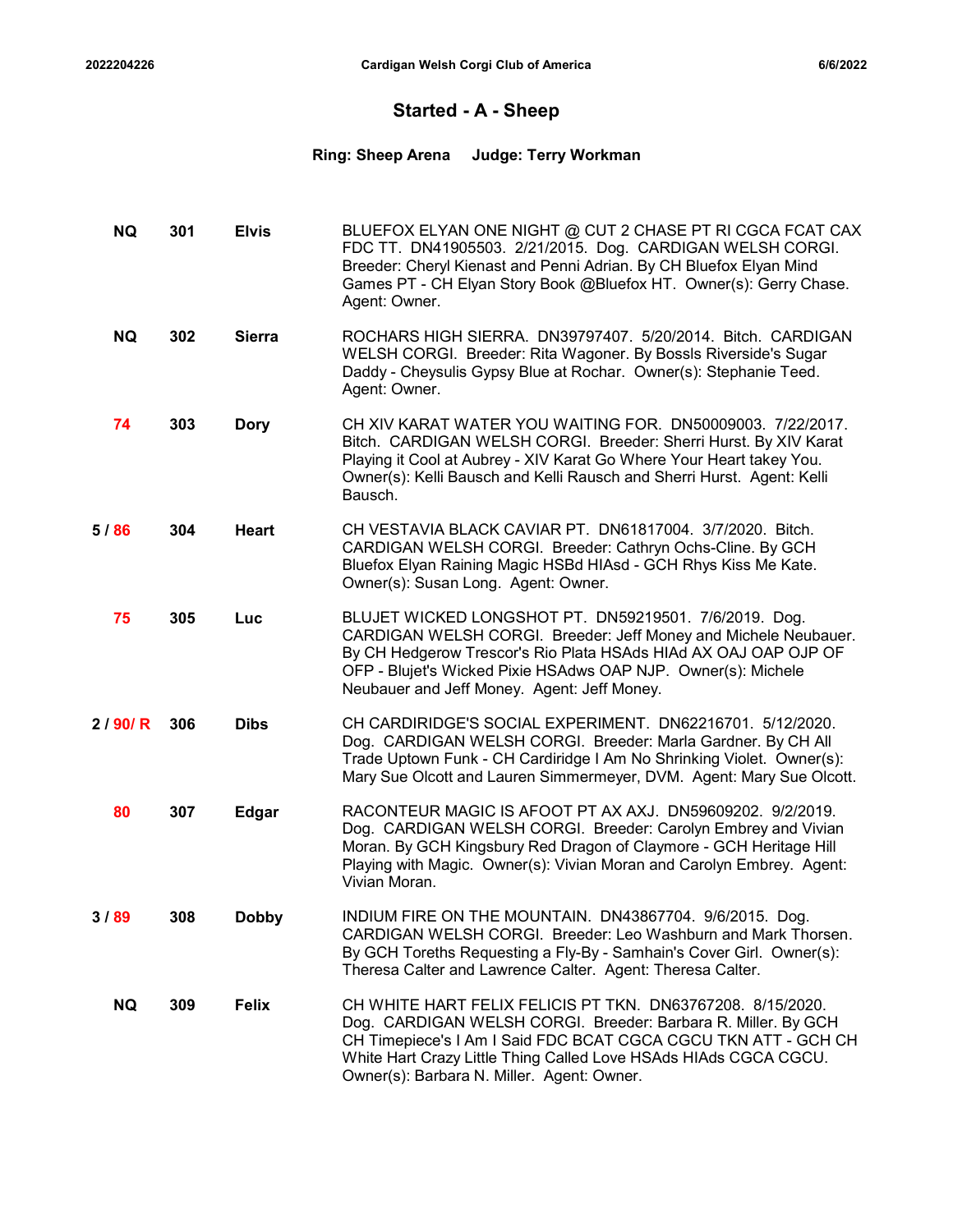| 2022204226            |     |              |                                     | Cardigan Welsh Corgi Club of America                                                                                                                                                                                                                                                                                                                                          |                                                                                                                                                                                                     |          | 6/6/2022 |  |  |
|-----------------------|-----|--------------|-------------------------------------|-------------------------------------------------------------------------------------------------------------------------------------------------------------------------------------------------------------------------------------------------------------------------------------------------------------------------------------------------------------------------------|-----------------------------------------------------------------------------------------------------------------------------------------------------------------------------------------------------|----------|----------|--|--|
| 1 / 92/ H             | 310 | <b>Bodhi</b> |                                     | RACONTEUR MAGIC IS BREWING. DN59609204. 9/2/2019. Dog.<br>CARDIGAN WELSH CORGI. Breeder: Carolyn Embrey and Vivian Moran.<br>By Kingsbury Red Dragon of Claymore - Heritage Hill Playing with Magic.<br>Owner(s): Merinda Tiffany and John Spicer. Agent: Merinda Tiffany.                                                                                                    |                                                                                                                                                                                                     |          |          |  |  |
| 76                    | 311 | <b>Tenor</b> |                                     | Barbara Merickel. Agent: Nancy Bragg.                                                                                                                                                                                                                                                                                                                                         | BRAELING HAGRID'S DRAGON HT. DN62836802. 4/21/2020. Dog.<br>CARDIGAN WELSH CORGI. Breeder: Barbara Merickel. By CH Braeling<br>What Is Up HSAs - CH Braeling Zenyatta PT. Owner(s): Nancy Bragg and |          |          |  |  |
| 4/89                  | 312 | <b>Bond</b>  |                                     | ARAMORA'S SHAKEN, NOT STIRRED RN HT OA OAJ OF BCAT SCN<br>SEN SBN. DN41787206. 1/16/2015. Dog. CARDIGAN WELSH CORGI.<br>Breeder: Kerry and Janice Teschpach. By PACH Aramora's Great<br>Expectations CD RA OA NAJ MXP3 MXPB MJP3 MJPB PAX - MACH3<br>PACH9 RACH Aramora's Caught You Looking CD RM2 RAE2 MXC MJC<br>MXP20 MXPC2 MJP20. Owner(s): Aimee Ukasick. Agent: Owner. |                                                                                                                                                                                                     |          |          |  |  |
|                       |     |              |                                     |                                                                                                                                                                                                                                                                                                                                                                               |                                                                                                                                                                                                     |          |          |  |  |
|                       |     | Score 92     | Score 90                            | Score 89+                                                                                                                                                                                                                                                                                                                                                                     | Score 89                                                                                                                                                                                            | Score 86 |          |  |  |
|                       |     |              | <b>Total Entries in Started: 12</b> |                                                                                                                                                                                                                                                                                                                                                                               |                                                                                                                                                                                                     |          |          |  |  |
| Corgi (Cardigan) - 12 |     | $1st$ 310    | 2nd 306                             | 3rd 308                                                                                                                                                                                                                                                                                                                                                                       | 4th $312$                                                                                                                                                                                           | 5th 304  |          |  |  |

| 1st<br>310                          | 306<br>2nd | 308<br>3rd  | 4th<br>312 | 5th<br>304 |
|-------------------------------------|------------|-------------|------------|------------|
| <b>Score</b><br>-92                 | Score 90   | Score $89+$ | Score 89   | Score 86   |
| <b>Total Entries in Started: 12</b> |            |             |            |            |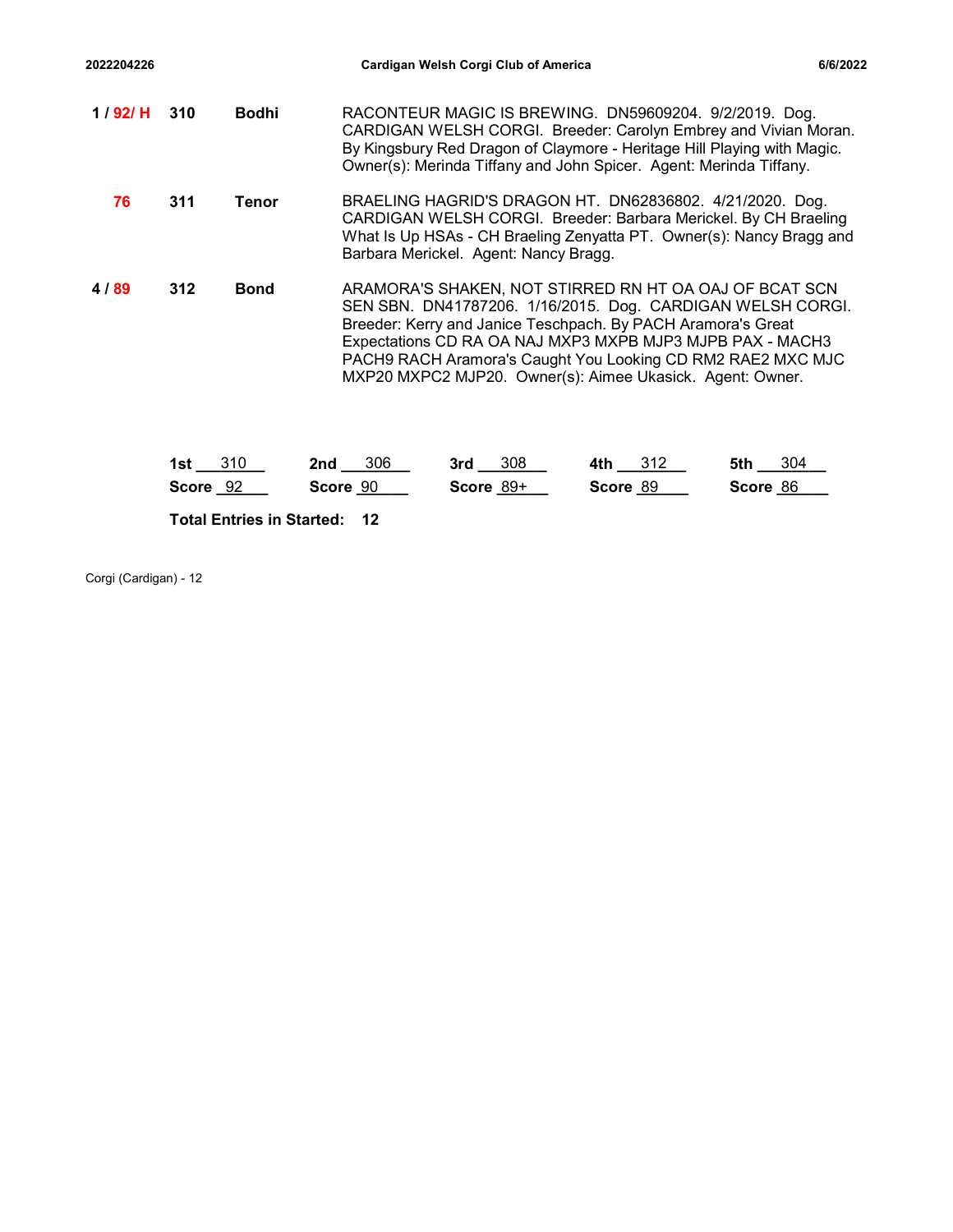### Intermediate - A - Sheep

# 2022204226 Cardigan Welsh Corgi Club of America<br>
Intermediate - A - Sheep<br>
Ring: Sheep Arena Judge: Terry Workman Ring: Sheep Arena Judge: Terry Workman

| Intermediate - A - Sheep<br><b>Judge: Terry Workman</b><br><b>Ring: Sheep Arena</b><br>CH SOCIAL DREAMING MATRIX HSAD HSASM CGC. DN34507308.<br>1/87<br>401<br><b>Trixie</b><br>7/14/2012. Bitch. CARDIGAN WELSH CORGI. Breeder: Mary Sue Olcott<br>and Maggie Cannon. By CH Social's Destination Unknown - CH Beaguile<br>Social's Make it Work. Owner(s): Mary Sue Olcott and Maggie Cannon.<br>Agent: Mary Sue Olcott.<br>BLUJET'S HERE WE GO AGAIN HSADS AXP NFP CA CGC VCX.<br><b>NQ</b><br>402<br><b>BenJamin</b><br>DN37687001. 8/29/2013. Dog. CARDIGAN WELSH CORGI. Breeder:<br>Michele Neubauer and Jeff Money. By Fantasy Farm Crackerjack HSAs<br>HIAs HXAs - PACH Corwynt Tayken Blujet Arrevaderci HSAds MXP5<br>MXPS MJP4 MJPB PA. Owner(s): Michele Neubauer and Jeff Money.<br>Agent: Michele Neubauer.<br>REDBUD'S SEXY SADIE HSAD HSAS M. DN52610604. 1/3/2018. Bitch.<br>2177<br>403<br><b>Sexy Sadie</b><br>CARDIGAN WELSH CORGI. Breeder: Jane Crenshaw. By CH Blu Skyy's<br>Ziggy Stardust - Redbud Pluperfect Merrymoon Savoy Truffle. Owner(s):<br>Mary Sue Olcott and Maggie Cannon. Agent: Mary Sue Olcott. | 2022204226 |            | Cardigan Welsh Corgi Club of America                                                       |  | 6/6/2022     |  |  |  |  |  |
|----------------------------------------------------------------------------------------------------------------------------------------------------------------------------------------------------------------------------------------------------------------------------------------------------------------------------------------------------------------------------------------------------------------------------------------------------------------------------------------------------------------------------------------------------------------------------------------------------------------------------------------------------------------------------------------------------------------------------------------------------------------------------------------------------------------------------------------------------------------------------------------------------------------------------------------------------------------------------------------------------------------------------------------------------------------------------------------------------------------------------------------|------------|------------|--------------------------------------------------------------------------------------------|--|--------------|--|--|--|--|--|
|                                                                                                                                                                                                                                                                                                                                                                                                                                                                                                                                                                                                                                                                                                                                                                                                                                                                                                                                                                                                                                                                                                                                        |            |            |                                                                                            |  |              |  |  |  |  |  |
|                                                                                                                                                                                                                                                                                                                                                                                                                                                                                                                                                                                                                                                                                                                                                                                                                                                                                                                                                                                                                                                                                                                                        |            |            |                                                                                            |  |              |  |  |  |  |  |
|                                                                                                                                                                                                                                                                                                                                                                                                                                                                                                                                                                                                                                                                                                                                                                                                                                                                                                                                                                                                                                                                                                                                        |            |            |                                                                                            |  |              |  |  |  |  |  |
|                                                                                                                                                                                                                                                                                                                                                                                                                                                                                                                                                                                                                                                                                                                                                                                                                                                                                                                                                                                                                                                                                                                                        |            |            |                                                                                            |  |              |  |  |  |  |  |
|                                                                                                                                                                                                                                                                                                                                                                                                                                                                                                                                                                                                                                                                                                                                                                                                                                                                                                                                                                                                                                                                                                                                        |            |            |                                                                                            |  |              |  |  |  |  |  |
|                                                                                                                                                                                                                                                                                                                                                                                                                                                                                                                                                                                                                                                                                                                                                                                                                                                                                                                                                                                                                                                                                                                                        |            | Score $87$ | 1st <u>401</u> 2nd 403 3rd <u>----</u> 4th <u>----</u><br>Score 77 Score Score Score Score |  | 5th ________ |  |  |  |  |  |

| 1st<br>-401        | 403<br>2nd | 3rd<br>$- - - -$ | 4th<br>$\qquad \qquad \cdots \qquad \qquad$ | 5th<br>----  |
|--------------------|------------|------------------|---------------------------------------------|--------------|
| 87<br><b>Score</b> | Score      | Score            | Score                                       | <b>Score</b> |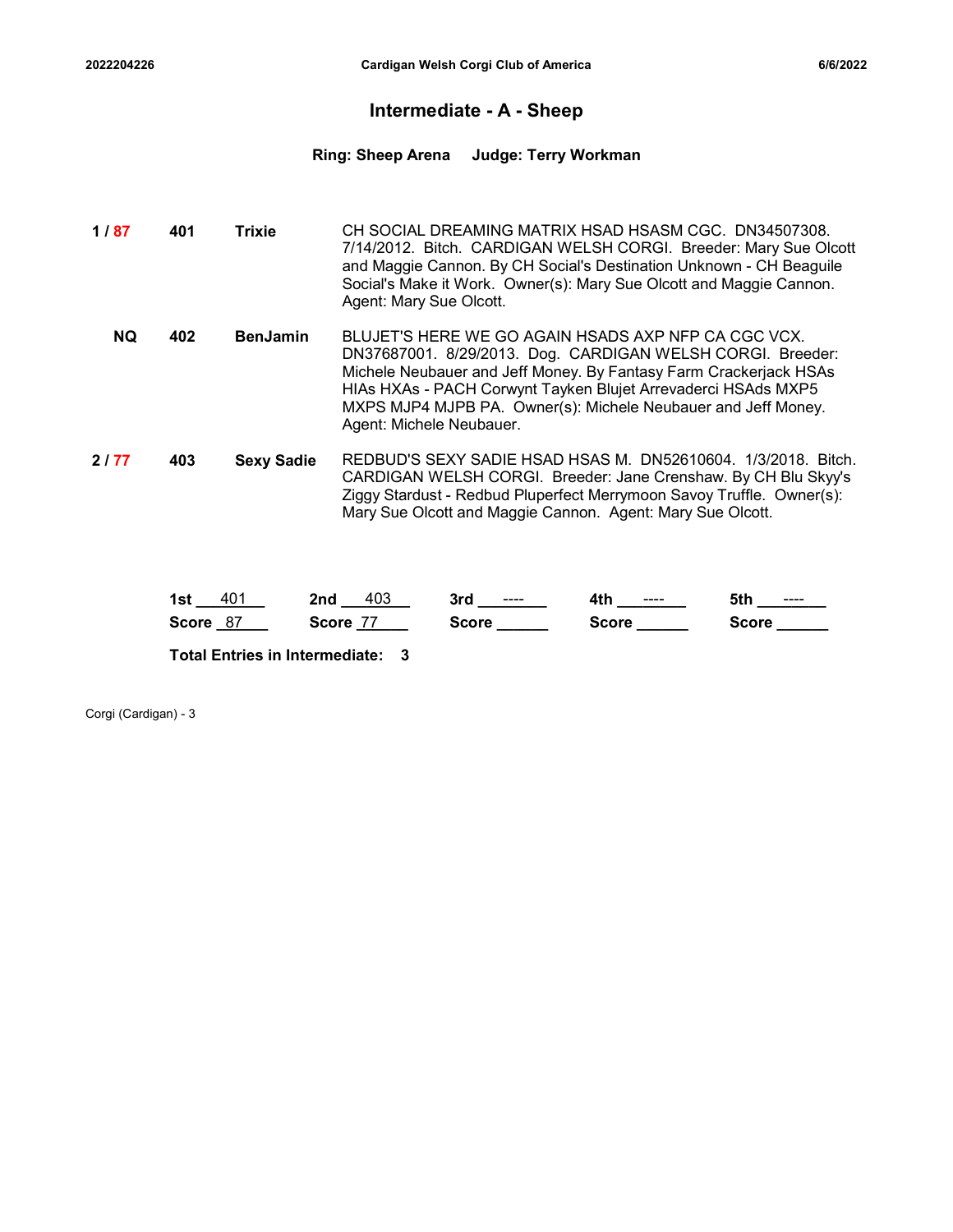### Advanced - A - Sheep

# 2022204226 Cardigan Welsh Corgi Club of America<br>Advanced - A - Sheep<br>Ring: Sheep Arena Judge: Terry Workman Ring: Sheep Arena Judge: Terry Workman

| 2022204226 |     |              |                             | Cardigan Welsh Corgi Club of America               |              |                                                                                                                                                                                                                                                                              | 6/6/2022 |
|------------|-----|--------------|-----------------------------|----------------------------------------------------|--------------|------------------------------------------------------------------------------------------------------------------------------------------------------------------------------------------------------------------------------------------------------------------------------|----------|
|            |     |              | <b>Advanced - A - Sheep</b> |                                                    |              |                                                                                                                                                                                                                                                                              |          |
|            |     |              | <b>Ring: Sheep Arena</b>    | <b>Judge: Terry Workman</b>                        |              |                                                                                                                                                                                                                                                                              |          |
| 1/80       | 501 | Lettie       | Owner.                      |                                                    |              | BRAELING EYES ON THE PRIZE HSASD HIASD HXAS. DN50088506.<br>3/8/2017. Bitch. CARDIGAN WELSH CORGI. Breeder: Barbara Merickel,<br>Catherine Chapel, and Spencer Rougemont. By CH Braeling What Is Up<br>HSAs - GCH Braeling All Tricked Out HT. Owner(s): Nancy Bragg. Agent: |          |
| 2/79       | 502 | <b>Stout</b> |                             | Paris. Owner(s): Merinda Tiffany. Agent: Owner.    |              | RACONTEUR I'LL HAVE ANOTHER. DN32267501. 11/17/2011. Dog.<br>CARDIGAN WELSH CORGI. Breeder: Vivian Moran and Ashley Schaffter.<br>By C-Myste Baledwr Pursuit Of Happiness - Raconteur We'll Always Have                                                                      |          |
| 3/75       | 503 | <b>Bobby</b> | Long. Agent: Owner.         | Heart RN HT CA DCAT SWN SWA SHDN RATCHX2 - GCHS DC |              | GCH BLUEFOX ELYAN RAINING MAGIC HSBD HIASD. DN51199501.<br>9/20/2017. Dog. CARDIGAN WELSH CORGI. Breeder: Penni Adrian,<br>Susan Long, and Cheryl Kienast. By GCHB Wyncrest's You'll Be In My<br>Mockingbird Elyan Magic Moment RN CA CGCA RATS. Owner(s): Susan             |          |
|            |     | 1st $501$    | 2nd $502$                   | $3rd$ $503$                                        | 4th ________ | 5th _______                                                                                                                                                                                                                                                                  |          |
|            |     | Score 80     | Score 79                    | Score 75                                           | Score ______ | $Score$ <sub>________</sub>                                                                                                                                                                                                                                                  |          |

| 50 <sup>2</sup>    | 502         | 503         | 4th   | 5th   |
|--------------------|-------------|-------------|-------|-------|
| 1st                | 2nd         | 3rd         | ----  | ----  |
| <b>Score</b><br>80 | 79<br>Score | 75<br>Score | Score | Score |

| <b>High in Trial</b>         | 310 |
|------------------------------|-----|
| <b>Reserve High in Trial</b> | 306 |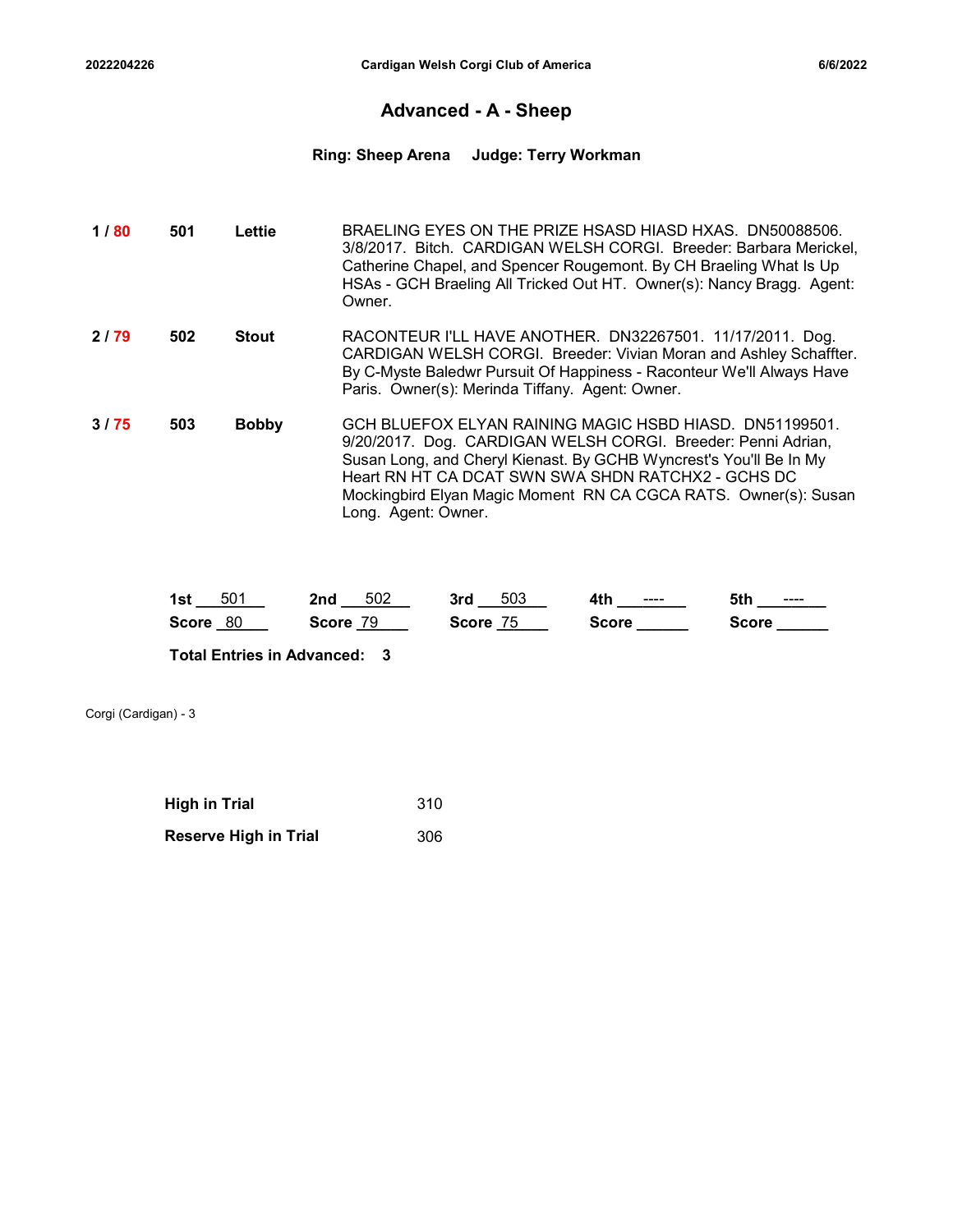### Started - A - Ducks

# 2022204227 Cardigan Welsh Corgi Club of America<br>Started - A - Ducks<br>Ring: Duck Arena Judge: Terry Workman Ring: Duck Arena Judge: Terry Workman

| 2022204227 |     |              |                         | Cardigan Welsh Corgi Club of America                                                                                                                                                                                                                                                                                                                                          | 6/6/2022 |
|------------|-----|--------------|-------------------------|-------------------------------------------------------------------------------------------------------------------------------------------------------------------------------------------------------------------------------------------------------------------------------------------------------------------------------------------------------------------------------|----------|
|            |     |              |                         | <b>Started - A - Ducks</b>                                                                                                                                                                                                                                                                                                                                                    |          |
|            |     |              | <b>Ring: Duck Arena</b> | <b>Judge: Terry Workman</b>                                                                                                                                                                                                                                                                                                                                                   |          |
| 5/82       | 301 | <b>Bond</b>  |                         | ARAMORA'S SHAKEN, NOT STIRRED RN HT OA OAJ OF BCAT SCN<br>SEN SBN. DN41787206. 1/16/2015. Dog. CARDIGAN WELSH CORGI.<br>Breeder: Kerry and Janice Teschpach. By PACH Aramora's Great<br>Expectations CD RA OA NAJ MXP3 MXPB MJP3 MJPB PAX - MACH3<br>PACH9 RACH Aramora's Caught You Looking CD RM2 RAE2 MXC MJC<br>MXP20 MXPC2 MJP20. Owner(s): Aimee Ukasick. Agent: Owner. |          |
| 1/92/H     | 302 | <b>Tenor</b> |                         | BRAELING HAGRID'S DRAGON HT. DN62836802. 4/21/2020. Dog.<br>CARDIGAN WELSH CORGI. Breeder: Barbara Merickel. By CH Braeling<br>What Is Up HSAs - CH Braeling Zenyatta PT. Owner(s): Nancy Bragg and<br>Barbara Merickel. Agent: Nancy Bragg.                                                                                                                                  |          |
| 2/89/R     | 303 | <b>Bodhi</b> |                         | RACONTEUR MAGIC IS BREWING. DN59609204. 9/2/2019. Dog.<br>CARDIGAN WELSH CORGI. Breeder: Carolyn Embrey and Vivian Moran.<br>By Kingsbury Red Dragon of Claymore - Heritage Hill Playing with Magic.<br>Owner(s): Merinda Tiffany and John Spicer. Agent: Merinda Tiffany.                                                                                                    |          |
| 3/83       | 304 | <b>Felix</b> |                         | CH WHITE HART FELIX FELICIS PT TKN. DN63767208. 8/15/2020.<br>Dog. CARDIGAN WELSH CORGI. Breeder: Barbara R. Miller. By GCH<br>CH Timepiece's I Am I Said FDC BCAT CGCA CGCU TKN ATT - GCH CH<br>White Hart Crazy Little Thing Called Love HSAds HIAds CGCA CGCU.<br>Owner(s): Barbara N. Miller. Agent: Owner.                                                               |          |
| <b>NQ</b>  | 306 | <b>Dibs</b>  |                         | CH CARDIRIDGE'S SOCIAL EXPERIMENT. DN62216701. 5/12/2020.<br>Dog. CARDIGAN WELSH CORGI. Breeder: Marla Gardner. By CH All<br>Trade Uptown Funk - CH Cardiridge I Am No Shrinking Violet. Owner(s):<br>Mary Sue Olcott and Lauren Simmermeyer, DVM. Agent: Mary Sue Olcott.                                                                                                    |          |
| 4/82       | 307 | Heart        |                         | CH VESTAVIA BLACK CAVIAR PT. DN61817004. 3/7/2020. Bitch.<br>CARDIGAN WELSH CORGI. Breeder: Cathryn Ochs-Cline. By GCH<br>Bluefox Elyan Raining Magic HSBd HIAsd - GCH Rhys Kiss Me Kate.<br>Owner(s): Susan Long. Agent: Owner.                                                                                                                                              |          |
| 78         | 308 | <b>Dobby</b> |                         | INDIUM FIRE ON THE MOUNTAIN. DN43867704. 9/6/2015. Dog.<br>CARDIGAN WELSH CORGI. Breeder: Leo Washburn and Mark Thorsen.<br>By GCH Toreths Requesting a Fly-By - Samhain's Cover Girl. Owner(s):<br>Theresa Calter and Lawrence Calter. Agent: Theresa Calter.                                                                                                                |          |
| A          | 309 | Gidget       |                         | TWINROC BUCKAROO BLACK SWAN PT. DN47408701. 8/8/2016.<br>Bitch. CARDIGAN WELSH CORGI. Breeder: Lyn Buck and Doris Slaboda.<br>By Twinroc Texas Two Step - Buckaroo Twinroc's American Girl. Owner(s):<br>Rochelle Severance. Agent: Dana Hasmeier.                                                                                                                            |          |
|            |     |              |                         |                                                                                                                                                                                                                                                                                                                                                                               |          |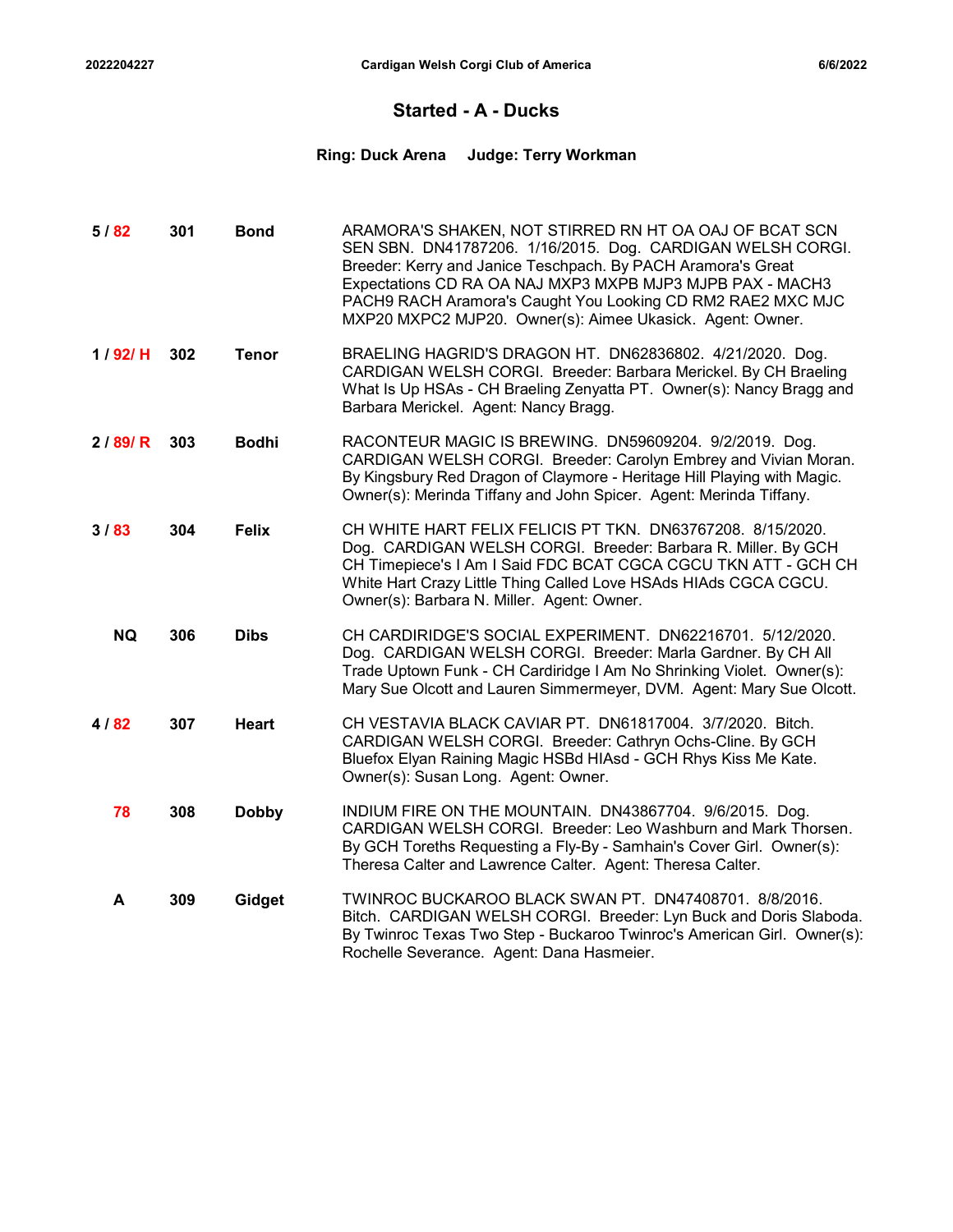| 2022204227           | Cardigan Welsh Corgi Club of America |  |                                    |  |                         | 6/6/2022 |                         |  |             |  |  |                     |  |  |
|----------------------|--------------------------------------|--|------------------------------------|--|-------------------------|----------|-------------------------|--|-------------|--|--|---------------------|--|--|
|                      |                                      |  |                                    |  |                         |          |                         |  |             |  |  |                     |  |  |
|                      | 1st $302$<br>Score 92                |  |                                    |  | $2nd - 303$<br>Score 89 |          | $3rd - 304$<br>Score 83 |  | Score $82+$ |  |  | 5th 301<br>Score 82 |  |  |
|                      |                                      |  | <b>Total Entries in Started: 8</b> |  |                         |          |                         |  |             |  |  |                     |  |  |
| Corgi (Cardigan) - 7 |                                      |  |                                    |  |                         |          |                         |  |             |  |  |                     |  |  |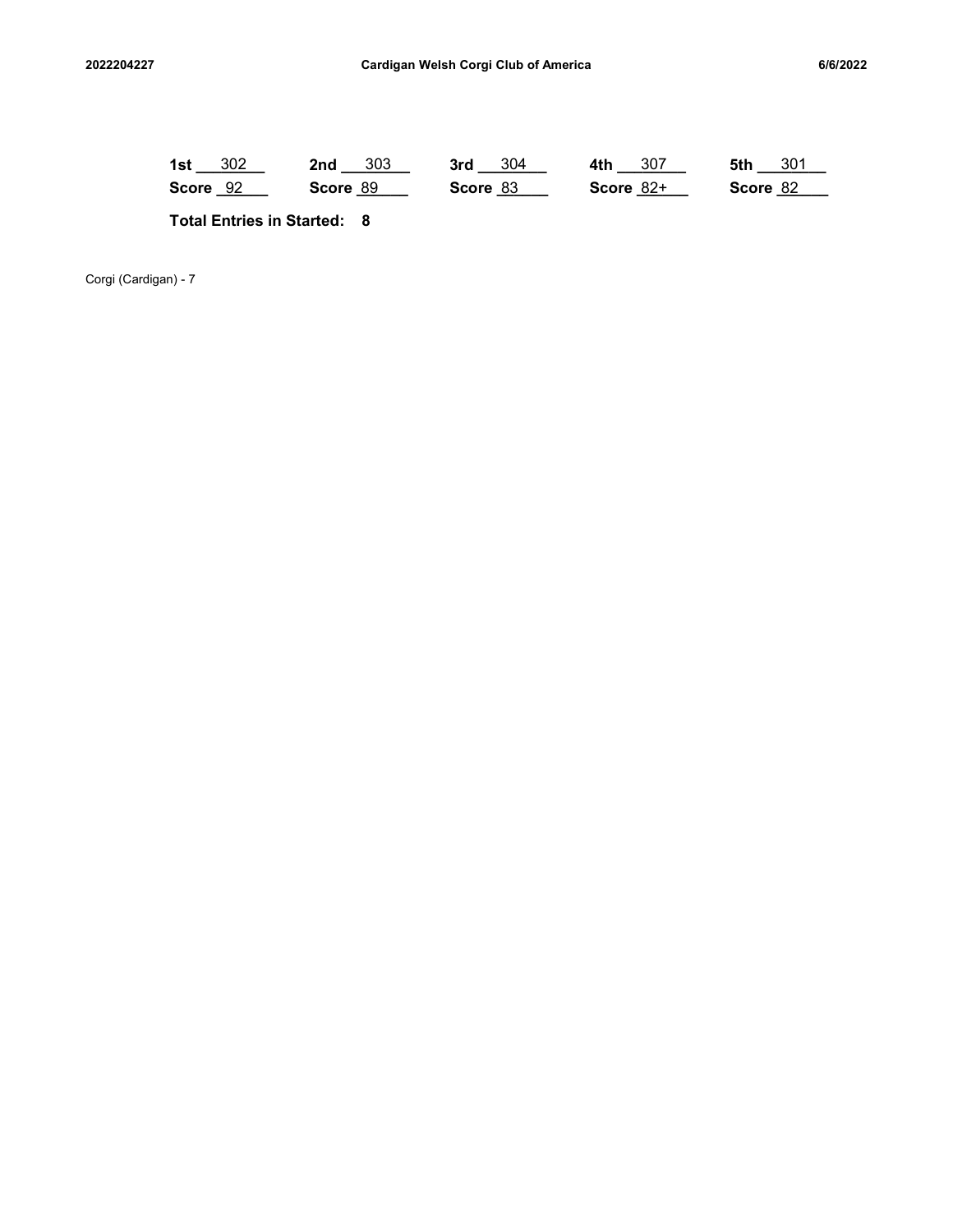### Intermediate - A - Ducks

2022204227 Cardigan Welsh Corgi Club of America<br>Intermediate - A - Ducks<br>Ring: Duck Arena Judge: Terry Workman Ring: Duck Arena Judge: Terry Workman

| 022204227 |     |                   | Cardigan Welsh Corgi Club of America                                                                                                                                                                                                                                                               |                             | 6/6/2022                                                               |
|-----------|-----|-------------------|----------------------------------------------------------------------------------------------------------------------------------------------------------------------------------------------------------------------------------------------------------------------------------------------------|-----------------------------|------------------------------------------------------------------------|
|           |     |                   | Intermediate - A - Ducks                                                                                                                                                                                                                                                                           |                             |                                                                        |
|           |     |                   | <b>Ring: Duck Arena</b>                                                                                                                                                                                                                                                                            | <b>Judge: Terry Workman</b> |                                                                        |
| 1/70      | 401 | <b>Trixie</b>     | CH SOCIAL DREAMING MATRIX HSAD HSASM CGC. DN34507308.<br>7/14/2012. Bitch. CARDIGAN WELSH CORGI. Breeder: Mary Sue Olcott<br>and Maggie Cannon. By CH Social's Destination Unknown - CH Beaguile<br>Social's Make it Work. Owner(s): Mary Sue Olcott and Maggie Cannon.<br>Agent: Mary Sue Olcott. |                             |                                                                        |
| <b>NQ</b> | 402 | <b>Sexy Sadie</b> | REDBUD'S SEXY SADIE HSAD HSAS M. DN52610604. 1/3/2018. Bitch.<br>CARDIGAN WELSH CORGI. Breeder: Jane Crenshaw. By CH Blu Skyy's<br>Ziggy Stardust - Redbud Pluperfect Merrymoon Savoy Truffle. Owner(s):<br>Mary Sue Olcott and Maggie Cannon. Agent: Mary Sue Olcott.                             |                             |                                                                        |
| <b>NQ</b> | 305 | <b>Bella</b>      | CIAO BELLA AT SOVEREIGN. DN62651302. 4/22/2020. Bitch.<br>CARDIGAN WELSH CORGI. Breeder: Rochelle L Severance. By GRCH<br>Wyncrest's You'll Be In My Heart HT - CH Pluperfect Merrymoon Redbud<br>Rochell Severance. Agent: Dana Hasemeier.                                                        |                             | Proper Italian Beauty. Owner(s): Dana Hasemeier and Rick Hasemeier and |

| 40<br>1st          | 2nd<br>---- | 3rd<br>---- | 4th<br>$--- -$<br>ты. | にもし<br>$\cdots$<br>จเ |
|--------------------|-------------|-------------|-----------------------|-----------------------|
| 70<br><b>Score</b> | icore       | Score       | ਤcore                 | Score                 |